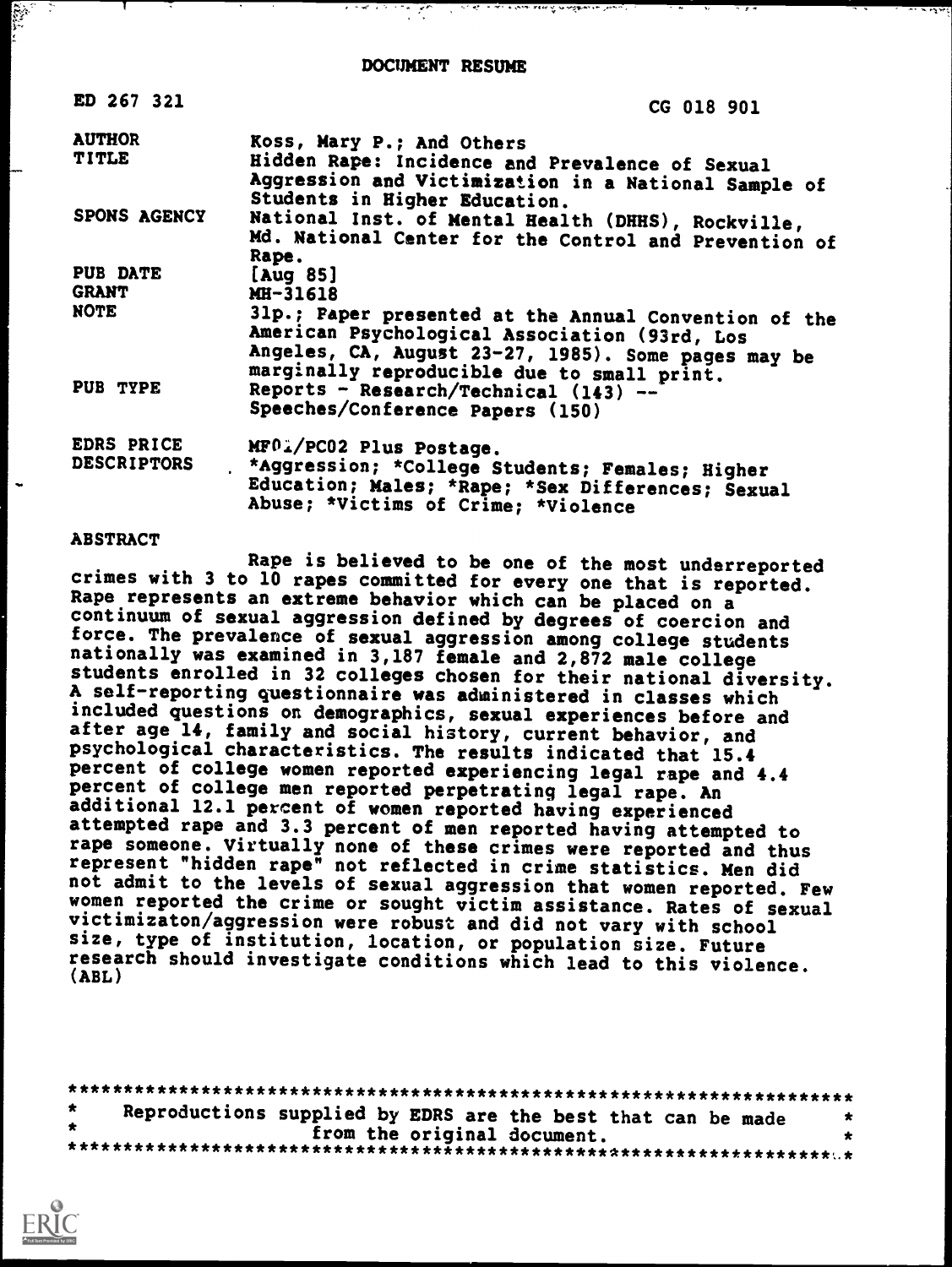$\mathbf{I}$ 

 $\sqrt{2}$ 

 $\overline{\mathcal{C}}$ ED2673

حيه جه

### ligaen Rape:<br>City is a constant of the city of the city of the city of the city of the city of the city of the city of the<br>City of the city of the city of the city of the city of the city of the city of the city of the cit 1-1-I Incidence and Prevalence of Sexual Aggression and Victimization

### In a National Sample of Students in Higher Education

Mary P. Koss, Christine A. Gidycz, and Nadine Wisniewski

Kent State University

U.S DEPARTMENT OF EDUCATION NATIONAL INSTITUTE OF EDUCATION EDUCATIONAL RESOURCES INFORMATION CENTER (ERIC)

- S/This document has been reproduced as received from the person or organization originating it
- U Minor changes have been made to improve reproduction Quality
- **.** Points of view or opinions stated in this document do not necessarily represent official NIE position or policy

"PERMISSION TO REPRODUCE THIS MATERIAL HAS BEEN GRANTED BY

 $\frac{25}{100}$ rn P.

TO THE EDUCATIONAL RESOURCES INFORMATION CENTER (ERIC)."

### Running Head: HIDDEN RAPE

 $\circ$ 

01891

ပ္ပ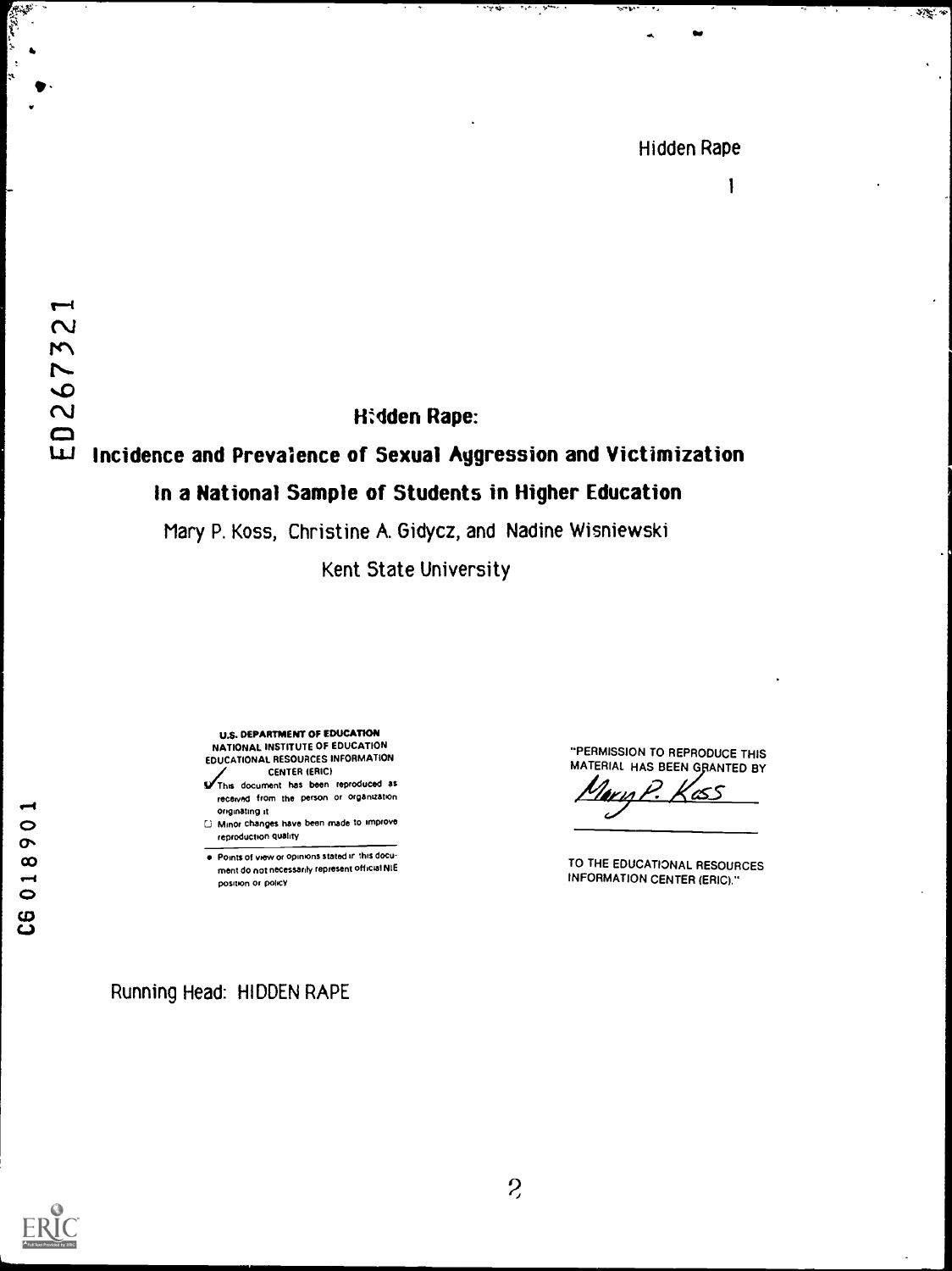#### Abstract

Because of inadequacies in the methods used to measure sexual assault, national crime statistics, criminal victimization studies, conviction, or incarceration rates fail to reflect the true scope of rape. Studies that have avoided the limitations of these methods have revealed very high rates of overt rape and lesser degrees of sexual aggression. However, existing research has been based on samples of limited generalizability. In the present study, the Sexual Experiences Survey was administered to a national sample of 6,159 women and men enrolled in 32 institutions representative of the diversity of higher education settings across the United States. College students were studied because they include 25% of the civilian population aged 18-24, the age group with the highest risk of rape. Women's reports of experiencing and men's reports of perpetrating rape, attempted rape, sexual coercion, and sexual contact were obtained including both the rates of prevalence since age 14 and of incidence during the previous year. The findings support published assertions of high rates of "hidden rape" and other forms of sexual aggression among large normal populations such as college students. The results challenge myths that acts of sexual aggression are heinous but rare events. Instead, the potential for sexual aggression and victimization appears to be significant and real in the lives of young people.



يو - دو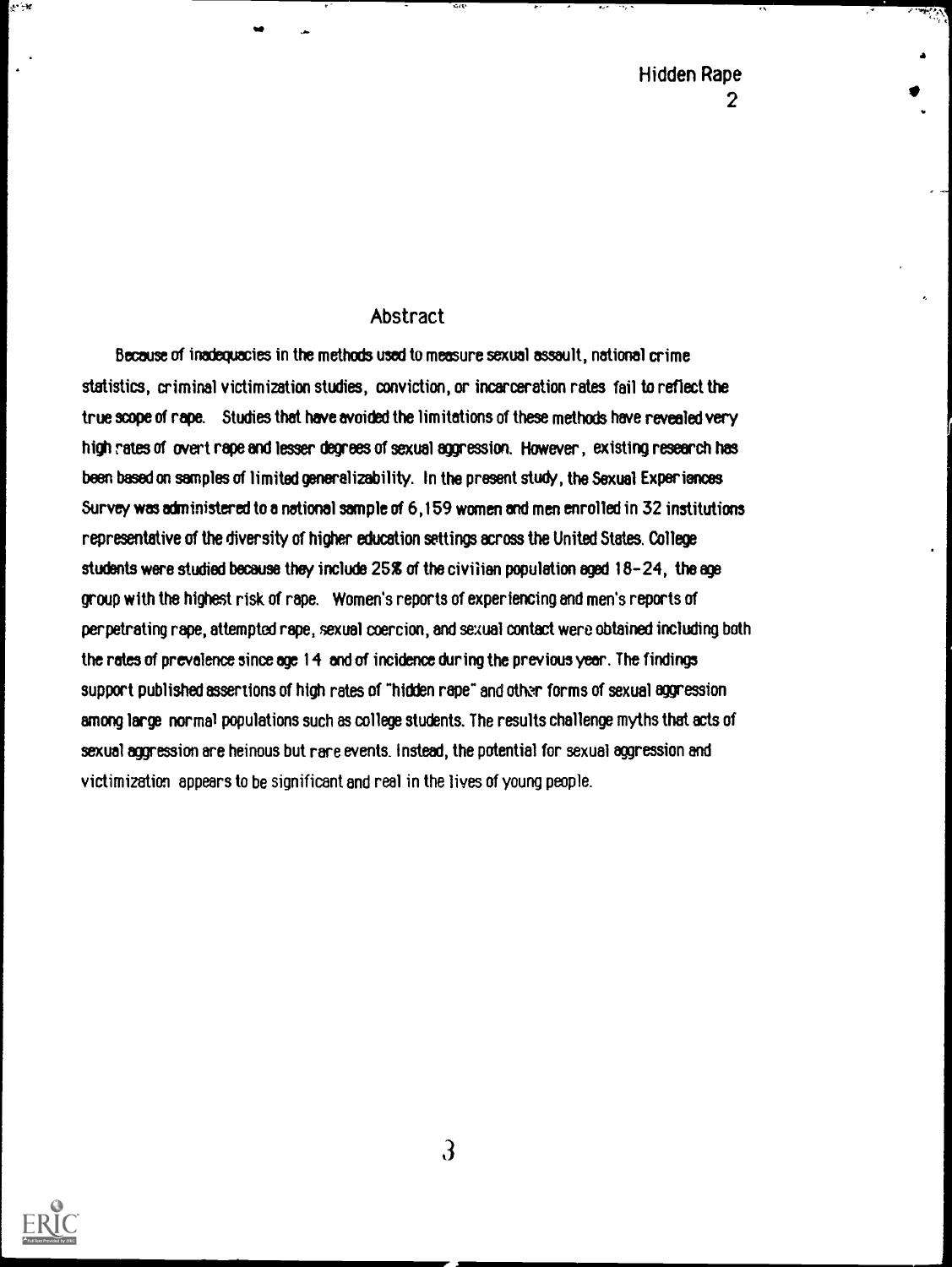#### Hidden Rape:

## Incidence and Prevalence of Sexual Aggression and Victimization

### In a National Sample of Students in Higher Education

The F.B.I. defines rape as "carnal knowledge of a female forcibly and against her consent" and reports that 84,233 such offenses occurred in 1984 (Federal Bureau of Investigation [FBI] ,1985). However, these figures greatly underestimate the true magnitude of rape since they are based only on instances reported to police. Forcible rape is believed to be "one of the most underreported" of major crimes against the person (FBI, 1982, p. 14). Official government estimates suggest that for every rape reported, 3-10 rapes are committed but not reported (Law Enforcement Assistance Administration [LEM], 1975). Likewise, it is difficult to obtain realistic estimates of the number of men who perpetrate rape. Only a fraction of reported rapes eventually result in conviction. Clark and Lewis (1977) suggested that after allowances are made for nonreporting, unfounding, the inability by police to acquire evidence, nonapprehension, and failure to convict; the highest justifiable proportion of actual rapists who are ever found guilty is 7%. This evidence suggests the existence of much "hidden rape" among the normal population.

Victimization studies such as the annual National Crime Survey (NCS) are the major avenue through which the true rate of crime is estimated (e.g., Bureau of Justice Statistics <sup>I</sup> BJSI ,1 984). In these studies, the residents of a standard sampling area are interviewed in their homes or by telephone and asked to indicate those crimes of which they or anyone else in their household have been victims during the previous six months. These rates of victimization are then compared to official crime statistics for the area and the rate of unreported crime is estimated Katz and Mazur (1979) concluded on the basis of these studies that "the estimated chance of a female in the general population being raped is a minute fraction of  $1\%$ " (p. 313). The authors of the NCS observed on the basis of their research, "Rape is clearly an infrequent crime" (LEM, 1974, p. 12) and is "the rarest of NCS measured violent offenses" ( BJS, 1984, p. 5). Russell has countered, "Ifseems reasonable, however, to suspect that underreporting to their interviewers, rather than rare occurrence, accounts for their finding"( 1984, p. 33).

In the NCS ( e.g., BJS, 1984), questioning begins with items such as, "Were you knifed, shot at, or attacked with some other weapon by anyone at all during the last six months?" The "screen" question to alert the interviewer to a possible rape is the following, "Did someone try to attack you in some other way?" An affirmative response to this item is then followed by questioning that uses the word "rape" repeatedly. Several aspects of this approach may prevent it from uncovering the

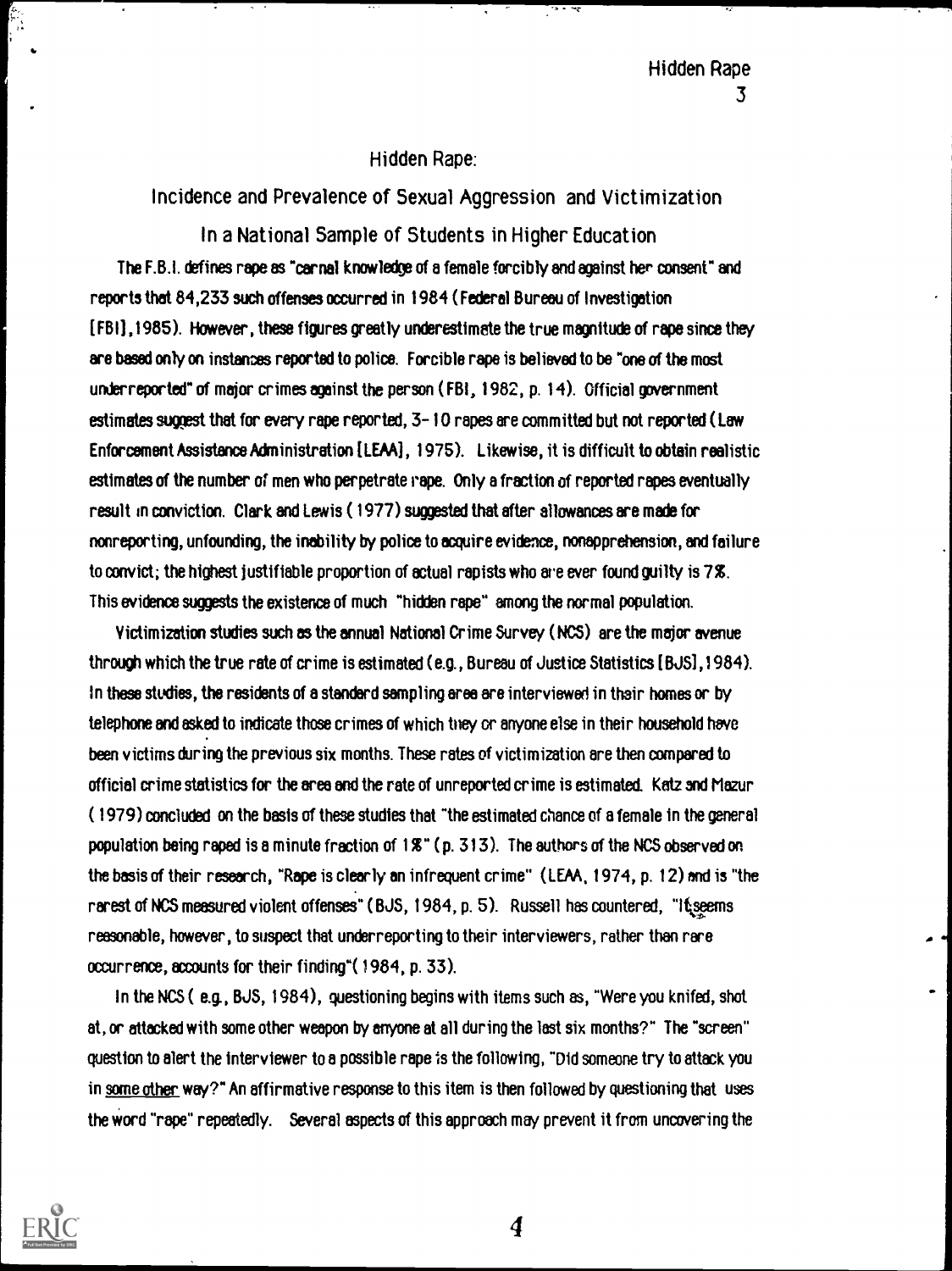$\cdot$ 

 $\frac{1}{4}$ 

true scope of rape including the use of a screen question that requires the subject to infer the focus of inquiry, the use of questions about sexual assault that areembedded in a context of violent crime, and the assumption that the word "rape" is used by victims of sexual assault to conceptualize their experiences.

Much has been written about the existence of a rape supportive belief system in western industrialized societies (e.g., Burt, 1980; Fetid, 1978; Weis& Borges, 1973). One component of the rape supportive belief system is rape myths which are widely accepted false beliefs about rape (e.g., rapists are mentally deranged strangers; you cannot rape an unwilling woman; you cannot rape someone you know). Assaults that go against stereotypes of "reel rape" often are not seen as rape. For example, among a sample of women who described assaults primarily by acquaintances that met legal definitions of rape, only 53Z believed their experience qualified as rape (Koss, 1985). Placing sexual assault questions in the context of other serious crimes increases the likelihood that rape myths will be evoked and reduces the probability that victims will volunteer experiences that involved acquaintances, mild yiolence, and minimal physical injury.

When viewed from the vantage point of mental health research, the value of criminal victimization data is also limited . Victimization studies such as the NCS (e.g., BJS, 1984) adopt a typological approach to rape. A woman is either a rape victim or she is not a victim. For purposes of clinical research, a dimensional view of rape has been suggested (e.g., Koss & Oros, 1982; Weis & Borges, 1973). In this framework, rape represents an extreme behavior but one that is on a continuum with other forms of sexual aggression that involve increasing degrees of coercion and force. Thus, the general term "sexual aggression" includes the legal categories such as sexual contacts, sexual acts, sexual imposition, gross sexual misconduct, attempted rape, and rape. A corresponding continuum of "sexual victimization" could also bedrawn to parallel male sexual aggression. A continuum is more appropriate for mental health research because it can be hypothesized that just as rape is known to have traumatic impacts on victims, slightly lesser degrees of sexual aggression could also lead to some degree of aftereffects.

The mental health relevance of victimization data is also limited by the fact that they are incidence figures, that is, they include rapes that occurredonly during the preceding six month period. If a woman has been raped more than six months ago, she is not considered to be victimized. Incidence figures have a role in mental health; they indicate how many new casesof rape are occurring which is useful to estimate the need for victim assistance services and to track the impact of community wide rape prevention/education programs. Prevalence data, on the other hand, reflect the cumulative number of women who have ever been sexually victimized. Prevalence



بمجمع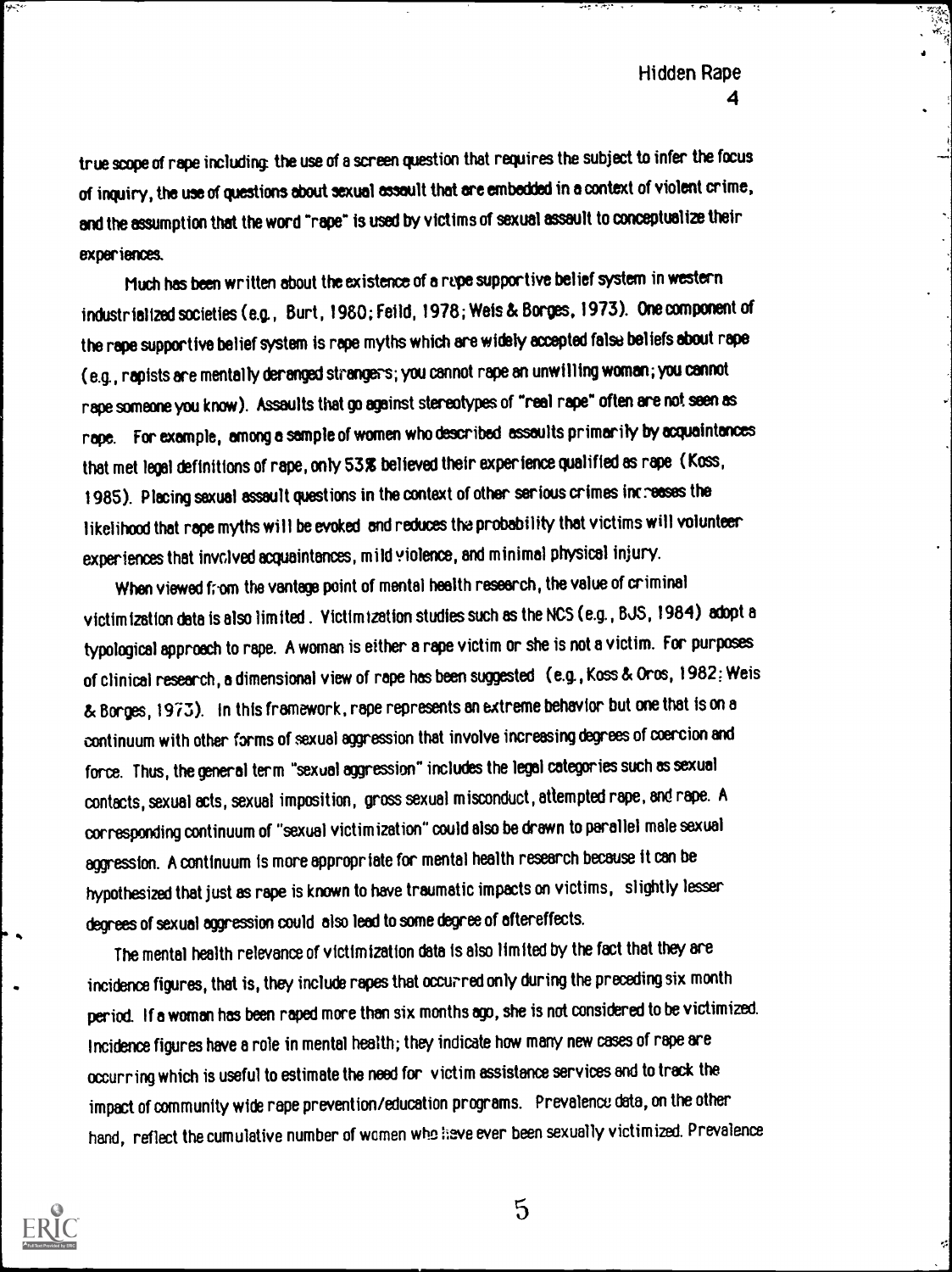data are required in mental health research because the aftereffects of sexual assault remain for a considerable period. In fact, post-traumatic stress disorder which victims of rape mey experience Is characterized In the Diagnostic and Statistical Manual (American Psychiatric Association, 1980) as follows, "It is not unusual for the symptoms to emerge after a latency period of months or years following the  $t$ rauma" (p. 237).

Recently, several estimates of the prevalence of sexual victimization have been reported. For example, Kilpatrick and colleagues (Kilpatrick, Veronen, & Best, 1984; Kilpatrick, Best, Veronen, Amick, Villeponteaux, & Ruff, 1985) conducted a criminal victimization survey via telephone of 2,004 randomly selected female residents of Charleston County, South Carolina. Because of these investigators' broad focus on crime, the sexual assault questions were presented in the context of violent crime. In their sample, 14.5% of the women disclosed one or more attempted or completed sexual assault experiences including 5% who had been victims of rape and 4% who had been victims of attempted rape. Of the women who had been raped, only 29% reported their assault to police. Russell (1984) found that 22% of a probability sample of 930 adult women residents of San Francisco described in a personal interview experiences that involved "forced intercourse or intercourse obtained by physical threat(s) or intercourse completed when the woman was drugged, unconscious, asleep, or otherwise totally helpless and unable to consent" ( p. 35). Only 9.5% of these women reported their experience to the police. Another 22% of the women reported attempted rape . The incidence rate as calculated by Russell was seven times higher than that reported in the National Crime Survey (LEAA, 1977). Russell concluded, "Assuming that th, Russell survey has implications for cities, other than San Francisco, its findings on the incidence of rape and attempted rape provide concrete evidence of the inadequacy of current methods used to meassire the magnitude of these crimes. More specifically, they suggest that the questionnaire and interviewing process employed by the National Crime Surveys need to be radically overhauled" (1984, p. 47).

Most studies of the incidence and prevalence of hidden rape have involved college students however. For example, Kanin and his associates ( Kanin , 1957; Kirkpatrick & Kanin, 1957; Kanin & PErtell, 1977) found that 20-25% of college women reported forceful attempts at sexual intercourse by their dates in which the woman ended up screaming, fighting, crying or pleading. College men have also been questioned , egarding their perpetration of sexual violence. Kanin ( 1957) found that 26% of a sample of 341 college men reported a forceful attempt to obtain sexual intercourse that caused observable distress and offense in the woman. Rapaport and Burkhart (1984) reported that 15% of a sample of 201 college men reported that they had



ra a shekarar 1980 kundi a shekarar 1980 kundi a shekarar 1980 kundi a shekarar 1980 kundi a shekarar 1980 ku<br>Barata ta 1980 kundi a shekarar 1980 kundi a shekarar 1980 kundi a shekarar 1980 kundi a shekarar 1980 kundi a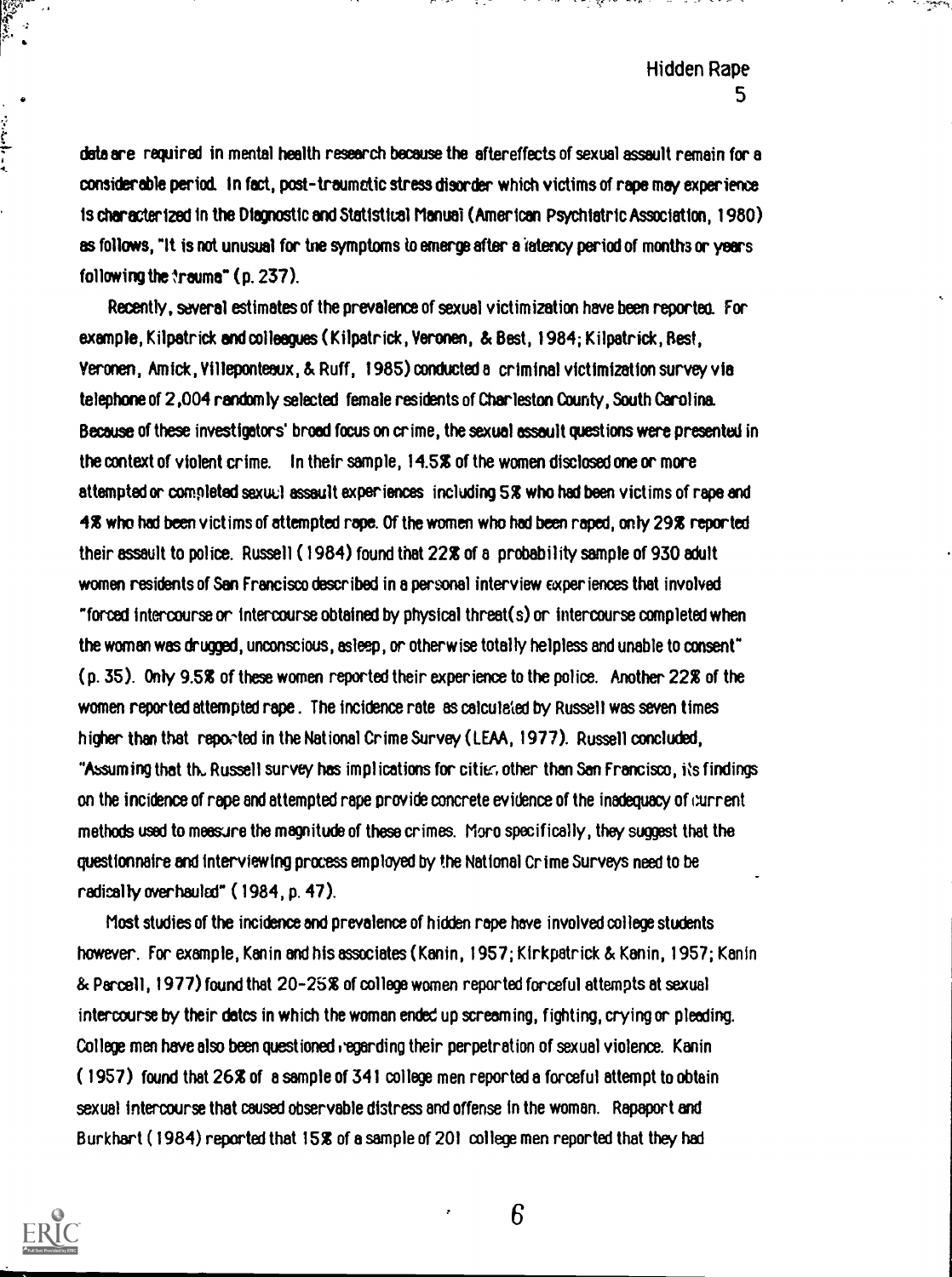$\ddot{\cdot}$ 

자주의

obtained sexual intercourse against their dates' will. Koss and colleagues (Koss, 1985; Koss & Oros, 1982; Koss, Leonard, Baez ley, & Oros, 1985) administered the self-report Sexual Experiences Survey to a sample of 2,016 women and 1,846 men midwestern university students. A virtue of this survey is that reliability and validity data are available for it (Koss & Oidycz, 1985). They found that 13% of women college students reported a victimization that involved sexual intercourse against consent obtained through th: dse of threatened or actual force. Only 4% of these rape victims reported their assault to the police. Another 24% of the women in the sample reported victimizations that involved forceful or coercive attempts to obtain sexual intercourse. Among men, 4.6% admitted an act of sexual aggression that met a legal definition of rape but none of them had been involved with the criminal justice system.

A difficulty with all of these studies, particularly those that have utilized college students, is that they were all based on restricted samples of subjects which has limited the extent to which results can be generalized Nevertheless, the results have been described as "robust" (Burkhart & Stanton, in press). Despite some variation in the magnitude of estimates, all studies have produced prevalence rates that greatly exceed official estimates. To reconcile some of the differences in reported prevalence rates and to extend previous research to a national basis, the present study of students enrolled in higher education was undertaken. There are pragmatic as well as scientific reasons for studying college students. First, college students are a high risk group for rape because they are in the same age range as the bulk of rape victims we offenders. The victimization rate for females peeks in the  $16-19$  age group while the second highest rate occurs in the  $20-24$ year old group. The victimization rates for these groups are approximately 4 times higher than the mean for all women (BJS, 1984). Also, 47% of all alleged rapists who are arrested are individuals under age 25 (FBI, 1985). Approximately 65% of the higher education enrollment consists of persons 18-24 years old and 25% of all persons aged 18-24 are attending school (US Bureau of Census, Current Population Reports, 1980). Second, previous research on college students has revealed high rates of acquaintance rape, a form of violence believed to be underreported in victimization surveys (BJS, 1984). Third, to obtain indepth information about life events, it is desirable to study persons for whom the recall period since the episode is relatively short.

Although the rape laws in many states are sex neutral, women victims and male perpetrators were focused on in the present study because women represent virtually 100% of reported rape victims (LEM, 1975). Furthermore, the FBI definition of rape which is used in the victimization studies such as the NCS limits the crime of rape to female victims (BJS, 1984).



हरू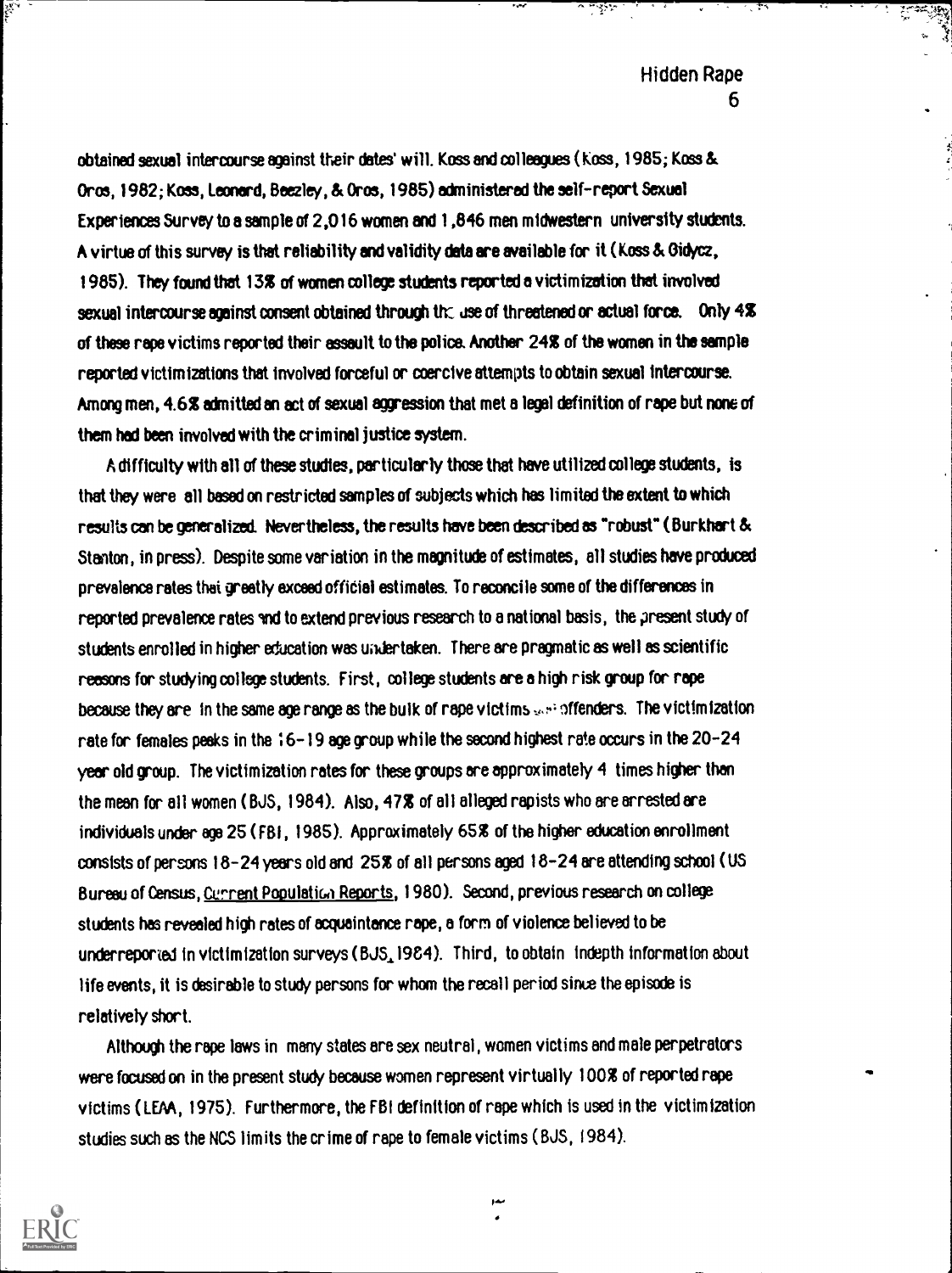وكوكبير رعان

#### Method

The study involved administration of a self-report questionnaire to a national sample of 6,159 students enrolled in 32 institutions of higher education across the United States. The following sections describe the methods of sample design, institutional recruitment, selection of classes, questionnaire construction, validity and reliability checks, administration procedures, variable scoring, and weighting used in the study.

#### Sampling Plan

Ç

The sampling goals of the project were to represent the universe of the higher education student' population in the United States in all its diversity- -males, females, technical schools, community colleges, Ivy League schools, state universities, and so forth. No sample design could be expected to result in a purely random or representative sample, however, because the subject matter is sufficiently controversial that some schools targeted by a systematic sampling plan can be expected to refuse to participate. Thus, the object of the sampling procedure was to produce a final sample that would be as representative and as free as possible from the distortions introduced by selective participation of institutions.

Initial Decisions . Several initial decisions were math that governed subsequent decisions. First, the commitment to replicability and representativeness meant using as a sample frame all of the institutions of academic post-secondery education in the 'united States. Second, it was concluded that administration of the instrument had to be conducted by self-report and not in private interview. Serious problems with sample attrition and selective participation have been encountered in studies of sexual victimization and aggression that have employed a two stage sample process which involves a mass screening followed by a private interview (Ageton, 1983; Koss, Leonard, Beezley, & Oros, 1985). For example, Koss et al., (1985) reported that only 25% of male subjects gave their permission even to be contacted for an interview on sexual topics and the rate of consent was inversely related to level of aggression. Third, administration of the questionnaire was to be conducted on-site and not by mail. The latter would have produced a strong self-selectivity bias. On-site administration in classrooms was considered to produce a more reliable representation of those asked to complete the questionnaire. Of course, completion of the form was voluntary. However, administration in the classroom with a project representative present rendered participation convenient, controlled, and as safe as possible. Fourth, it was determined that on-campus administration

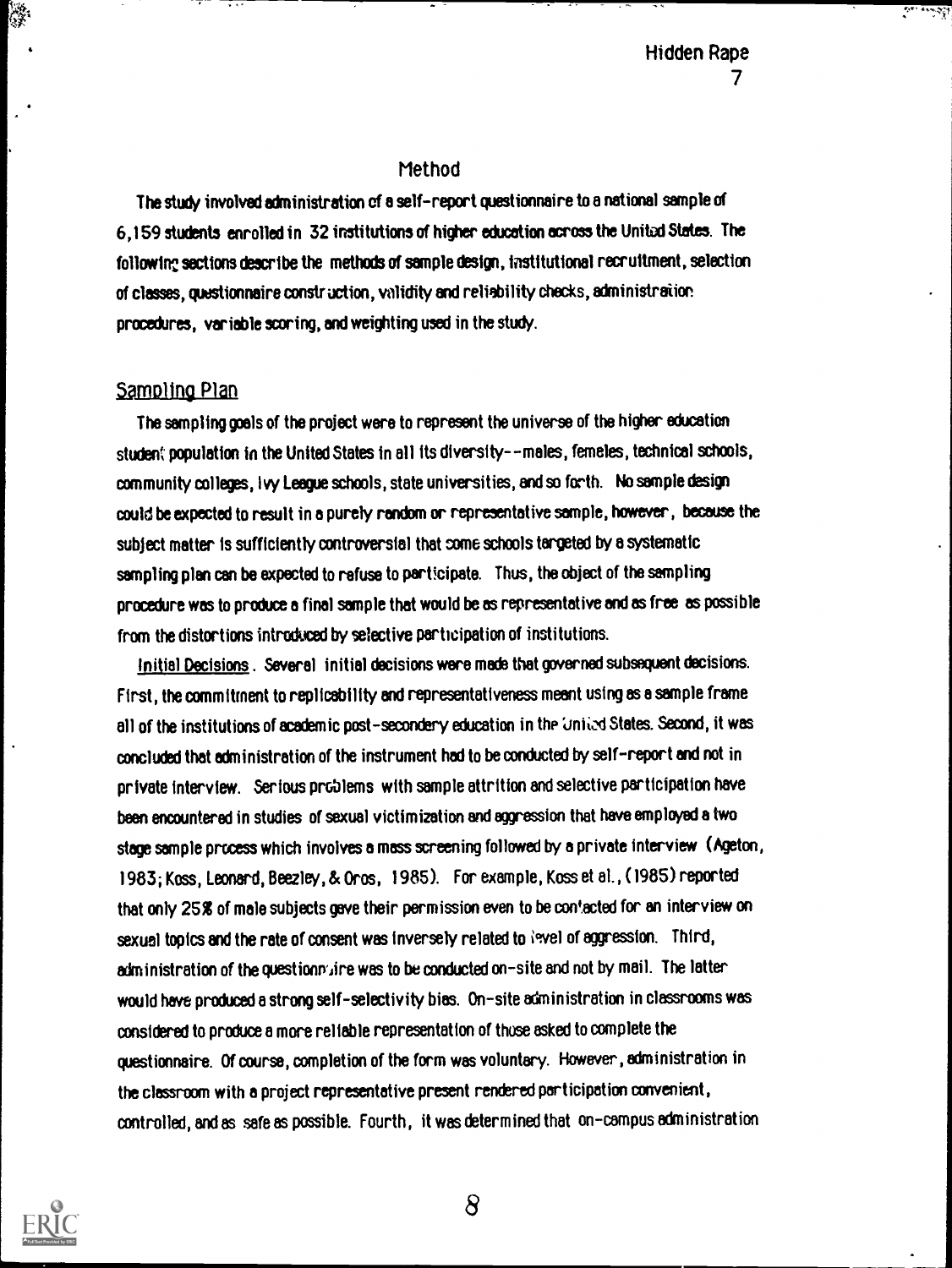$\overline{\mathcal{D}}$ 

should not be conducted only in those classes in which the instructor would be most likely to cooperate ( i.e., psychology, axiology) since this procedure could result in en unknown bias toward certain kinds of students. Instead, the sample had to be drawn from the diversity of offerings within each institution. These requirements dictated that the sample be selected in stages. The first stage was the selection of institutions. The second stage was the selection of classes within institutions.

Selection of Institutions. The United States Department of Education (Office of Civil Rights) maintains records of the enrollment characteristics from the 3,269 institutions of higher education in the United States (Fall Enrollment and Compliance Report of Institutions of Higher Education). The Office of Civil Rights provided a copy of their information for 1980 (the latest available) on data tape to the survey consultants, Clark/Jones, Incorporated of Columbus, Ohio. On the basis of these data, the institutions in the entire nation were sorted by location in the ten Department of Education regions of the Unite States (i.e., Alaska, Hawaii, New England, Mideast, Great Lakes, Plains States, Southeast, Southwest, Rocky Mountain, West). Within each region, institutions were placed into homogeneous clurters according to five criteria:

- ( 1) location inside or outside of a standard metropolitan statistical area (SMSA) of certain sizes ( i.e., SMSA ) 1,000,000; SMSA < 1,000,000; outside an SMSA)
- (2) enrollment above or below the national mean percentage enrollment of minority students
- ( 3) control of the institution by private secular, private religious, or public authority
- ( 4) type of institution including university, other 4 year college, two year junior colleges and technical/vocational institutions

(5) total enrollment within three levels (i.e., 1,000-2,499; 2,500- 9,999; >10,000) Two sampling rules to select the schools to be recruited into the sample were developed. First, the largest institution in each region was always included Without this rule, it would have been possible to omit the "Big Ten" or other major schools from the sample entirely. Second, every xth cluster was sampled according to the proportion of total enrollment accounted for by the region. Replacements were sought from smong other schools in the homogeneous cluster if the original target proved uncooperative. Several exceptions to the sampling rules were made for the sake of reasonableness and cost constraint. First, military schools were omitted because it was felt that the type of information sought would place students in conflict with their military code. Second, schools with enrollments under 1,000 were eliminated.



 $\mathbb{G}^{\star}$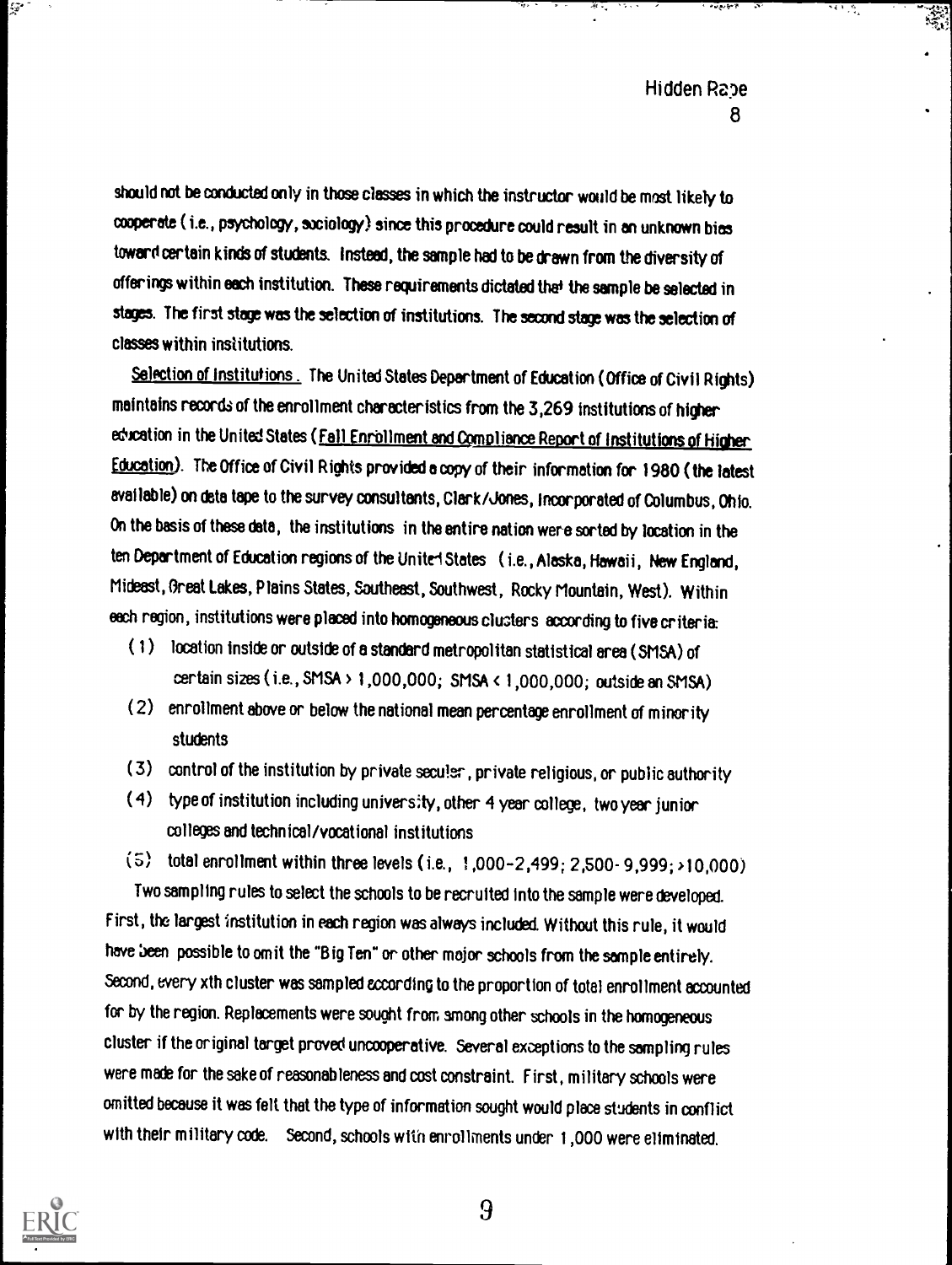There are approximately 1,000 such schools. Travel to them for exceptionally small sample numbers was not cost effective. Third, schools not in the contiguous United Stateswere eliminated because travel funds were not sufficient. Finally, graduate schools were eliminated because post-graduate students were not intended as pert of the sampled universe. The descriptive characteristics of the institutions of higher education in the United States and the number of institutions of each type that were proposed for the national sample are summarized in Table 1.

÷

Insert Table 1 about here

----------------

Institutional Recruitment. The process of obtaining institutional cooperation began by identifying the responsible individual in the central administration. This individual was first contacted via telephone by a New York based assistant selected from among applicants with professional experience in public relations. The initial telephone contact was followed up by a mailing of information. Due to the nature of group decision making, the controversial subject matter of the study, and the large number of vacation breaks in the academic calendar, the amount of time required to obtain a decision from the institutions was very extended; some schools required 15 months to arrive at a final decision. During that period, 93 schools were contacted a - 1 32 institutional participants were obtained. Nineteen of the institutions were first choices, the remaining 13 were solicitatcd from among 43 replacements. the actual institutional participants cannot be listed because they were guaranteed anonymity. However, the number of schools within each region was as follows: New England, 2; Mideast, 5; Orcet Lakes, 7; Plains, 3; Southeast, 7; Southwest, 4; Rocky Mountain, I; West, 3. This distribution closely approximates the sampling plan.

It might be argued that the resulting sample would be biased toward those schoolswith a "liberal" administration. However, this did not prove to be the case. Some schools with the most liberal reputations in the nation refused. The types of rationale given for nonparticipation by the 61 administrations which refused were as follows: religious objections (11); concerns about subject anonymity (2); concerns about sensationalization of the results (3); human subject concerns or human subject's disapproval ( 10), lack of interest (8); lack of



Š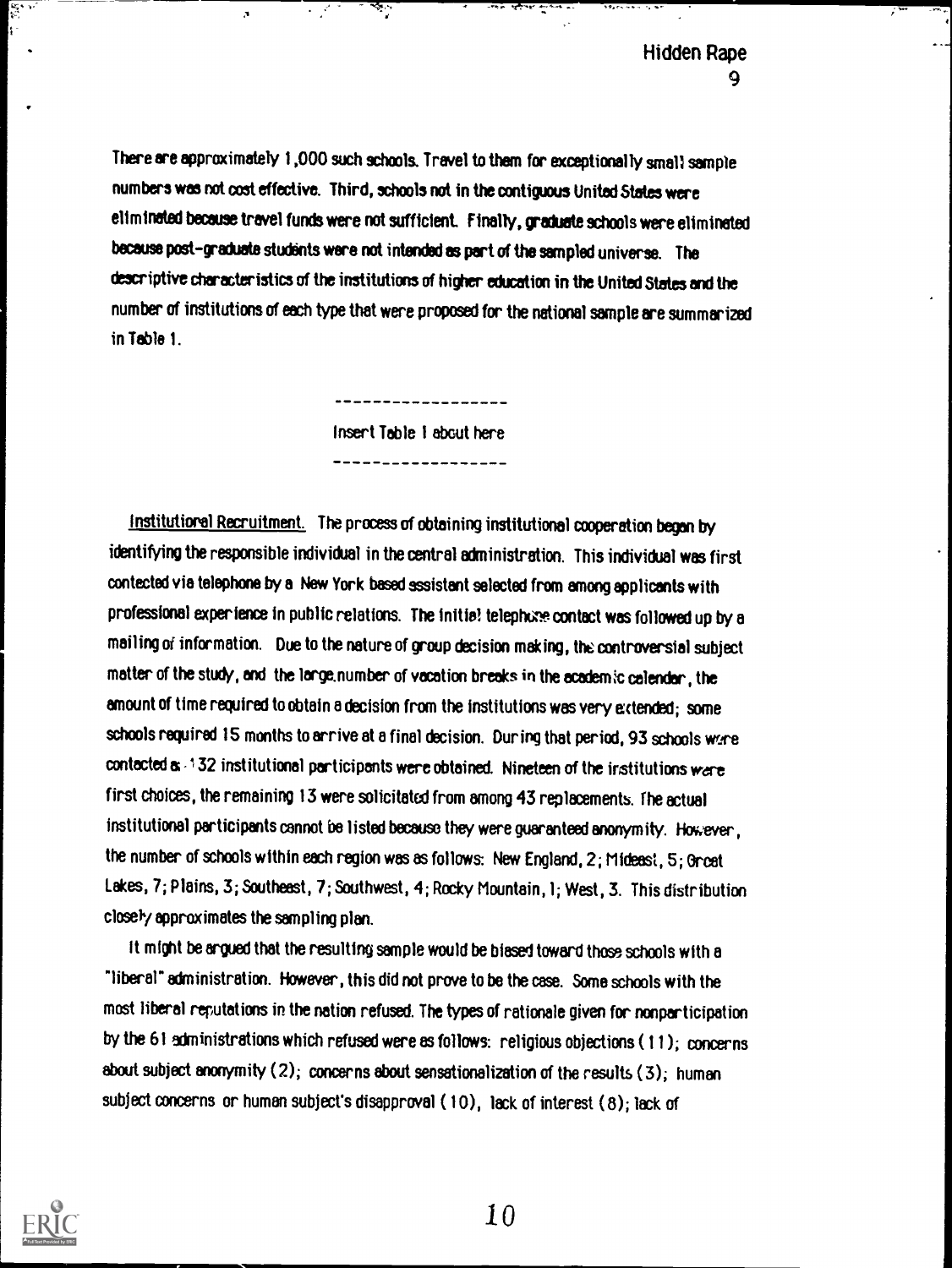<u> मुख्यालय सुन्ने ।</u>

administrative time  $(6)$ ; no research allowed in classes  $(6)$ ; doing their own survey  $(3)$ ; and no reasons (12).

Inevitably, the final sample was the result of an interplay of scientific selection and heed-to-head negotiation but within the limits of substitution rules requiring replacement within homogeneous clusters. The final sample of institutions was as repliceble and representative a sample of postsecondary institutions in the United States as it was possible to obtain within time and budgetary limitations and given the nature of the inquiry. While sampling error cannot be measured precisely with a sample of this type, representativeness can be tested by reference to other data sources. These data will be presented in a later section.

Selection of Classes. A random selection process was used to choose target classes and alternates in the case of schedule conflicts or refusals. The only limitations on class selection  $\,$ were that classes under 30 students and large lecture sections were eliminated. These limitations were necessary to ensure that one experimenter's time on a campus was used efficiently while avoiding classes that were tro large for one person to handle. The desired number of classes was 4 in smaller schools and 16 in larger schools. The actual number of clacses visited was a mean of 7 at smaller and medium sized schools and a mean of 12 at major universities. Instructors were requested to tell the students nothing about the study and not to be present during the administration. It was felt that greeter standardization of testing conditions could be achieved if the project personnel presented the description of the questionnaire to students and that the instructor's presence could be coercive upon students to participetc.

Administration Procedures. The questionnaire was administered in classroom settings by 1 of 7 post-master's level clinical psychologists who participated in the project including 2 men and 5 women. All experimenters used a standard script to administer the questionnaire, and were trained by the first author to handle potential untoward effects of participation. The questionnaire was accompanied by a cover sheet that contained all the elements of informed consent. Students were asked not to sign their names on the consent form because the questionnaire was completely anonymous. Students who did not wish to participate were asked to remain in their seats and do other work. This step was taken so that persons who objected to participation would not be stigmaiized. However, the rate of refusal to complete the questionnaire was negligible. Only 91 persons (1.5Z) indicated that they did not wish to fill it out. After all students had finished, the group was debriefed by the experimenter according to a



1Z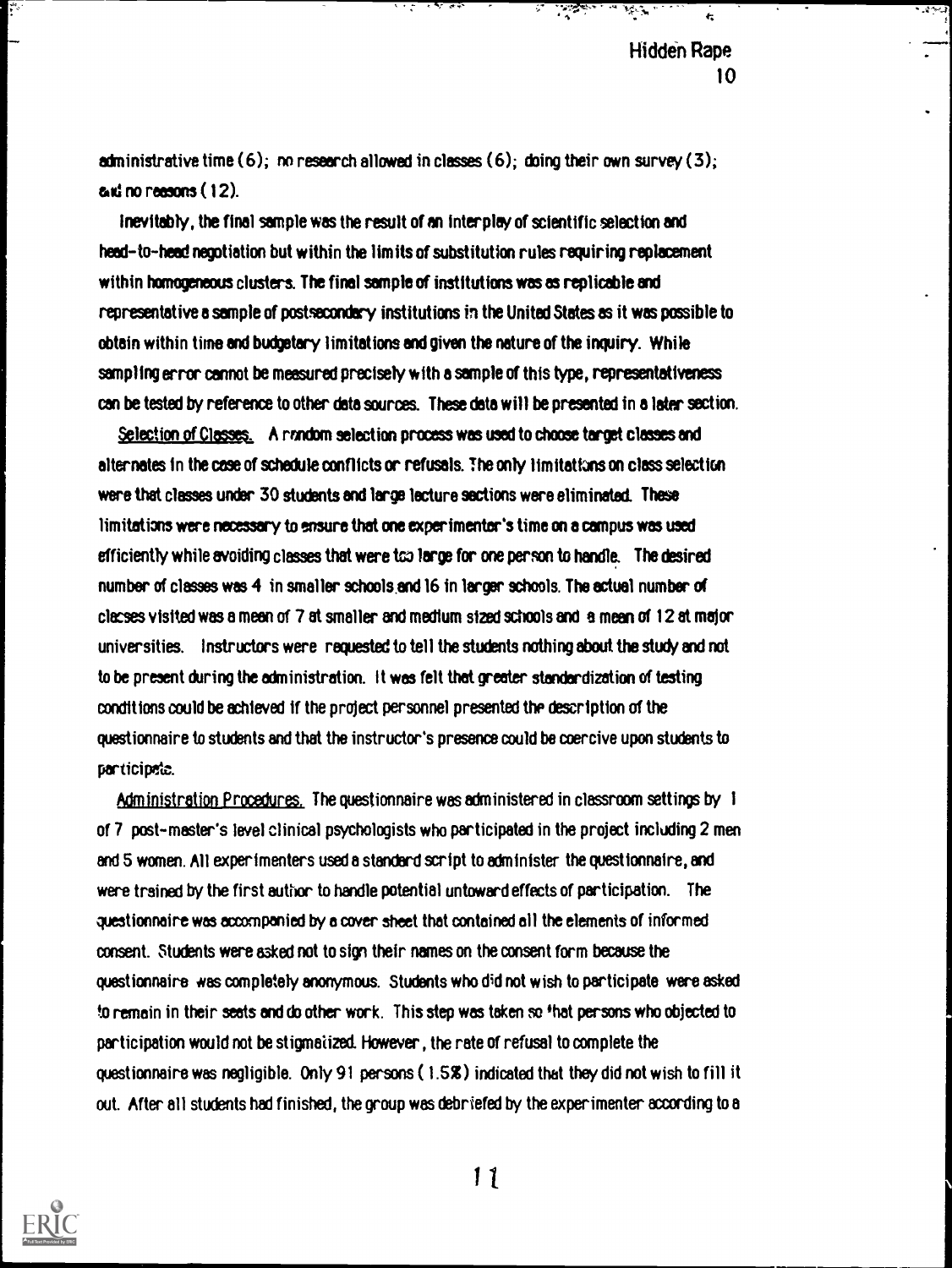B

prepared script. In addition, all students received a printed debriefing statement that explained the purpose of the study and indicated where the experimenter would be available on campus for private conferences should there be questions they did not wish to ask publicly. The debriefing form also contained phone numbers of local agencies which had agreed to answer questions or to offer services to participants. The college counseling center of every campus visited was informed of the project and invited to name a sexual assault specialist whose name would be listed on the debriefing sheet and/or to send observers to the questionnaire administrations if desired

#### **Subjects**

The final sample consisted of 6,159 persons including 3,187 women and 2,972 men students. The 3,187 women participants were characterized as follows:  $\underline{M}$  age = 21.4; 85% single, 11% married, and 4% divorced; 86X White, 7X Black, 3% Hispanic, 3X Asian, end 1% NativeAmericsi; and 39% Catholic, 38% Protestant, 4% Jewish, and 20% other or none. The 2,972 male participants were characterized as follows:  $\underline{M}$  age = 21.0; 91% single, 9% married, 1% divorced; 86% White, 6% Black, 3% Hispanic, 4% Asian, and IX Native American; and 40% Catholic, 34% Protestant, 5% Jewish, and 22% other or none.

Comparisons with National Enrollment Data. Four variables were examined to determine the extent to which this sample was representative of U.S. higher education enrollment: institution location and region, subject ethnicity and income. Whereas the data on the present sample were collected between November, 1984, and March, 1985; the most recent information available on institution location and region is 1980 (Office of Civil Rights,1980). The most recent information on the ethnicity and income of students is 1982-1983 (U.S. Department of Commerce, Statistical Abstracts of the United States, 1985). Because of the assumptions on which the sampling plan was based ( i.e., no schools under 1,000; no military schools; no graduate students) and the hesitancy to participate on the part of institutions, the sample is not absolutely representative. However, within the limitations of our assumptions, it is a very close approximation of the higher education enrollment. A comparison of the characteristics of the present sample to the characteristics of the entire U.S. higher education en-ollment is presented in Table 2. (No tests of signifies were performed because even minute differences would be statistically significant given the large population size).

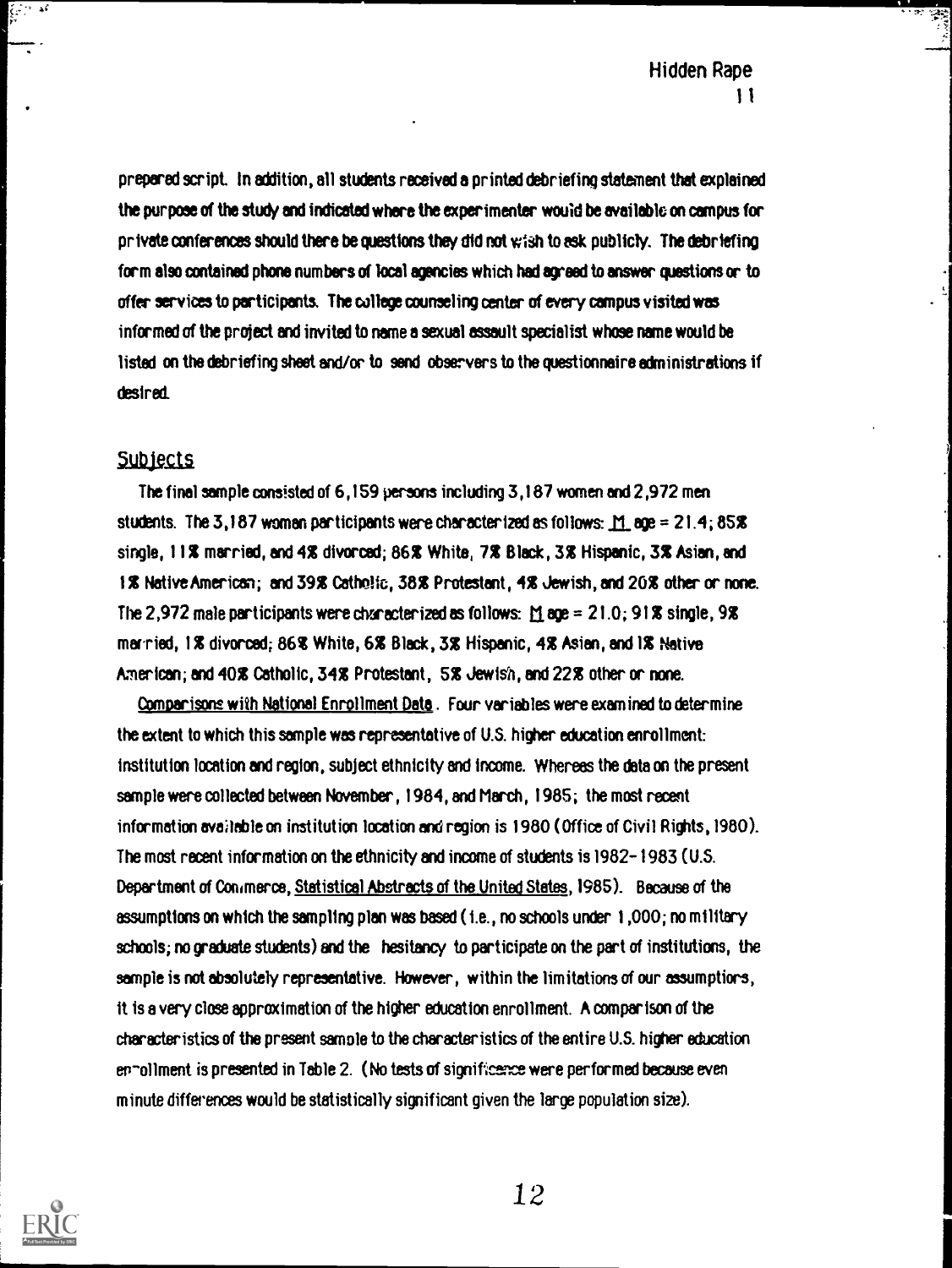**Programma** 

**Control** 

)<br>http://www.file.com/ware.html

Insert Table 2 about here ------**-------------**-

 $\overline{\mathbf{y}}$ 

キャッカー

Region in which the institutions were located was the only variable on which significant discrepancy was noted. The present sample overrepresented the proportion of students who are enrolled at institutions in the Northeast and Southwest and underrepresented students enrolled at institutions in the West. These discrepancies reflected irremediable difficulties in obtaining institutional access to some locations. For example, in the West a personal visit was made by a member of the Ms. staff to an institution, the efforts of the Affirmative Action Director of the California State University System were enlisted, a prominent member of the clergy made personal calls to private schools, the first author called the Women's Studies directors at target schools, and special re-reviews were obtained at two major California universities. Nevertheless, after 15 months of time only 3 institutions had agreed to allow data collection. Therefore, it was decided to proceed with data collection without full representation from western schools. The regional disproportion is unimportant in many respects since even without extensive sampling in the West, the individual participants in the sample were still reflective of national enrollment in terms of ethnicity and family income. Nevertheless, for purposes of calculating prevalence data, weighting factors were used

The pi went sample was weighted using the proportions of higher education enrollment in each of the federal regions. These data are found at the bottom of Table 2. Whereas 12.7% of the present sample were attending institutions in the Northeast, only 6.3% of the national enrollment is represented by that region. Hence, the responses from students at these institutions were weighted to be equivalent to 6.3% of the present sample. Likewise, the responses of the 20.6% of the sample that came from Southwest institutions were weighted to be equivalr ' to 9.8% of the sample. Finally, only 6.0% of the subjects in the present sample were at....ding western schools whereas 18.32 of the nationwide enrollment is in the West. Therefore, the responses from subjects in the West were weighted to be equivalent to 18.3% of the present sample. Later, both weighted and unweighted prevalence figures will be presented. It will be observed that the effect of weighting was very small and generally rendered the prevalence figures slightly mere conservative.

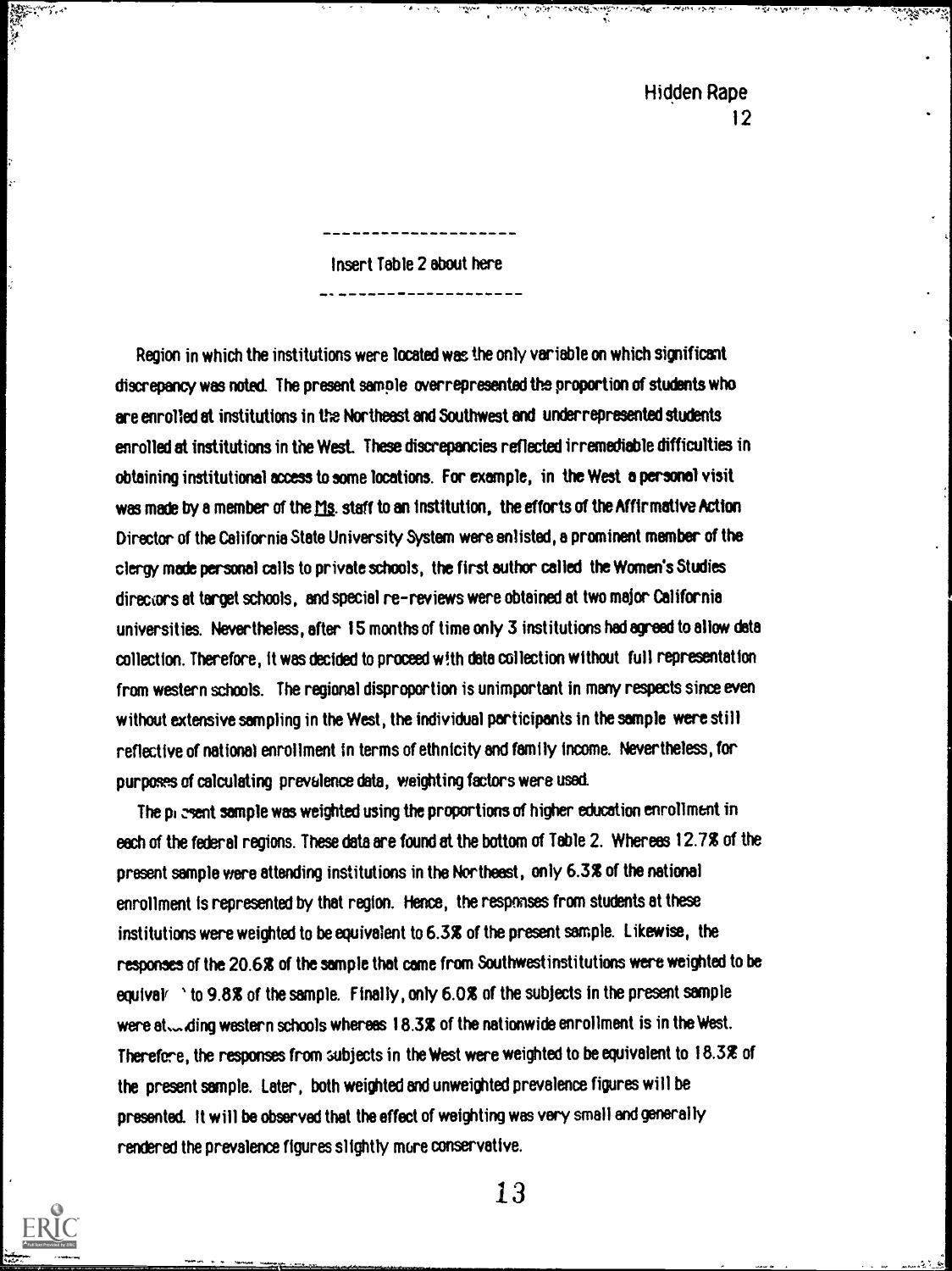#### Measurement of Sexual Aggression/Victimization

 $\ddot{\cdot}$ 

Survey Instrument. All data were obtained via a self-report questionnaire titled, "National Survey .,:Inter- Gender Relationships." (This title was selected to be neutral and to avoid the word "sex" so that participants did rzt prejudge the content before explanations were given). The questionnaire consisted of appratimately 330 questions divided into seven sections. The content included participant demegraphics, sexual experiences before the age of 14, sexual experiences after the age of 14, family and social history, current behavior, and psychological characteristics. Only the data on the incidence and prevalence of sexual aggression and victimization after the age of 14 are reported here.

The data on the incidence and prevalence of sexual aggression and victimization after the age of 14 were obtained through the use of the 10 item Sexual Experiences Survey (Koss &Oros, 1982; Koss & Oidycz, 1985). This survey has been described as a self-report instrument that is designed to reflect various degrees of sexual aggression and victimization and is capable of identifying hidden rape victims and offenders from among a "normal" population. During actual administration separate wordings were used for women and for men. However, for purposes of demonstration, the female wording is presented in the following sample and the male wording is indicated in parentheses: "Have you ever had sexual strecourse when you (the woman) didn't want to because a man (you) used some degree of .Jrce--such as twisting your (her) arm or holding you (her) down?" The text of all 10 items (female wording) can be found in Table 3 which is described fully in the results section.

Reliability and Validity Studies. Internal consistency reliabilities of .74 (women) and .89 ( men) have been reported for the Sexual Experiences Survey and the test-retest agreement rates between administrations one week apart was 93% (Koss & Gidycz, 1985). Many investigators have ausstioned the validity of self-reported sexual behavior however. The accuracy and truthfulness of self-reports on the Sexual Experiences Survey was also investigated by Koss and Oidycz (1985). The Pearson correlation between a woman's level of victimization based on self-report and her level of victimization based on responses as related to an interviewer was  $.73$  (p $\leq$  .001). Most importantly, only 3% of the women (2/68) who reported experiences that met legal definitions of rape were judged by interviewers to have misinterpreted questions or to have given answers that appeared to be false. The Pearson correlation between a man's level of aggression as described on self-report and as given in the presence of an interviewer was  $.61$  ( $p<.001$ ).

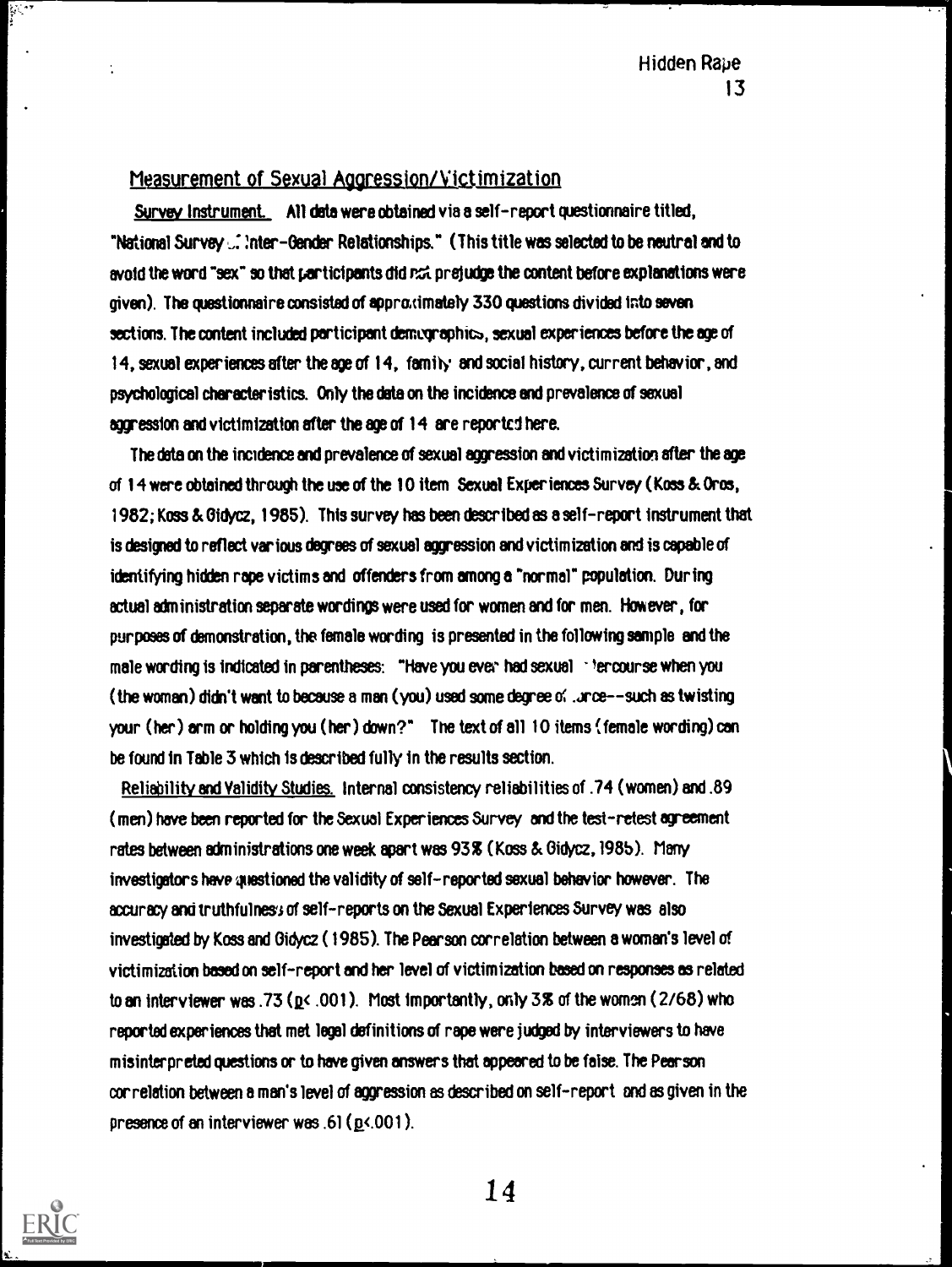A further velidity study was conducted in conjunction with the present study. Male students were selected as subjects since previous work had raised more questions about the validity of their responses than about the validity of female students' responses. The Sexual Experiences Survey items were administered to subjects both by self-report and by one-to-one interview on the same occasion and in one setting. Subjects were 15 male volunteers, identified by first name only, recruited through newspaper advertisements on the campus of one of the institutional participants, a major university . The study took two hours of time and the men were paid \$10 for participation. All subjects were juniors or seniors and psychology majors were eliminated from consideration. This precaution was taken to reduce the possibility that the interviewer would know any of the participants because surnames were not made available to him for review. The demographic characteristics of the participants were as follows: M age = 21.3; 100% single; 87% white, 13% minority; 27% Catholic, 27S Protestant, 27% none or other, 20% Jewish; 40% family incomes > \$35,000. These demographic characteristics closely parallel those of the men in the national sample.

Participants gave their self-reports first. Than, they were interviewed individualty by a fully trained, licensed, and experienced male Ph.D. clinical psychologist. The interview questions focused on the participant's experiences with sexual aggression both before and after the age of 14. The intent of these questions was to match the participants' verbal responses with their self-reports on the Sexual Experiences Survey. The results indicated that 14 of the participants (93%) gave the same responses to the Sexual Experiences Survey items on self-report and in interview. The one inconsistency involved an individual who admitted a behavior on self-report which he later denied to the interviewer. On average subjects rated their honesty as 95% and indicated that the seson for lack of full honesty was time pressures getting through the questionnaire.

Scoring the Survey. Because individuals may have experienced several different degrees of sexual aggression/victimization, summing the percentage of persons who report each individual act gives an inflated estimate of the total number of sexually aggressive/victimized persons. Therefore, a categorical scoring system was derived to classify respondents in terms of the most severe sexual aggression/victimization they reported. Five classes of sexual aggression/sexual victimization were developed including no sexual aggression or victimization, sexual contact, sexual coercion, attempted rape, and rape. On the basis of their responses to the Sexual Experiences Survey, all respondents were classified into one of these

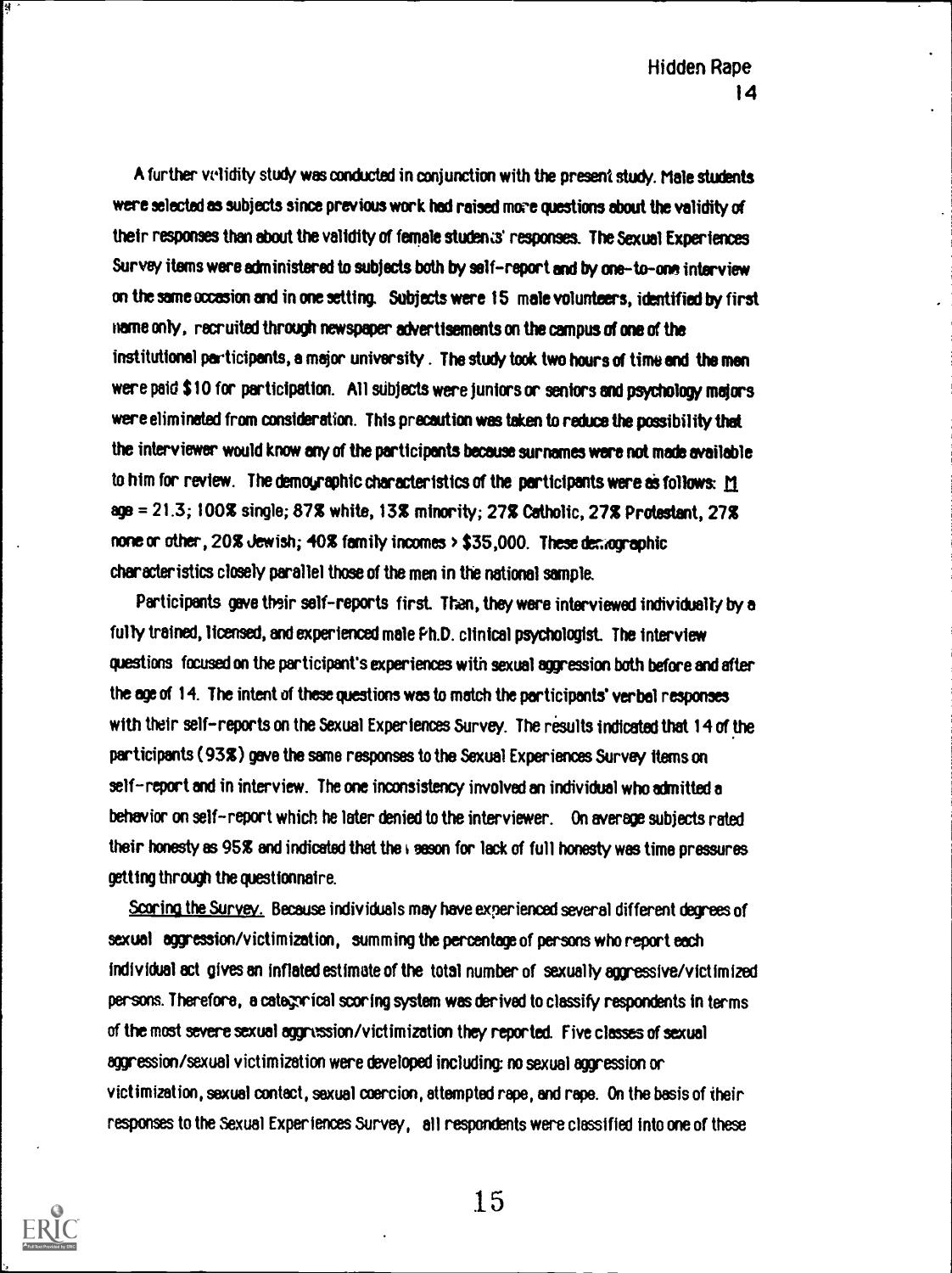groups. The groups labeled "rape" (yes responses to items 8, 9, end/or 10 and any lower numbered items) and "attempted rape" (yes responses to items 4 and/or 5 but not to any higher numbered items) included individuals whose experiences met legal definitions of these crimes. The legal definition of rape in Ohio (similar to many states) is the following: "...Vaginal intercourse between male and female, and anal intercourse, fellatio, and cunnilingus between persons regardless of sex. Penetration, however slight, is sufficient to complete vaginal or anal intercourse...No person shell engage in sexual conduct with another person...when any of the following apply: ( 1) the offender purposely compels the other person to submit by force or threat of force, (2) for the purpose of preventing resistance the offender substantially impairs the other person's judgment or control by administering any drug or intoxicant to the other person..." (Ohio Revised Code, Supp. 1980, 2907.01A, 2907.02).

The group labeled "sexual coercion" (yes responses to items 6 and/or 7 but not to any higher numbered items) included subjects who engaged in/experienced sexual intercourse subsequent to the use of menacing verbal pressure or misuse of authority. No threats of force or direct physical force were used The group labeled "sexual contect" (yes responses to items 1, 2, and/or 3 but not to any higher numbered items) consisted of individuals who had engaged in/experienced sexual behavior such as fondling or kissing that did not involve attempted penetration, subsequent to the use of menacing verbal pressure, misuse of authority, threats of physical force, or actual physical force.

#### Results

#### The Prevalence of Sexual Aaaression/Victimization

The unweighted response frequencies for each item of the Sexual Experiences Survey are presented in Table 3. These data represent the percent of the sample that reported that they had engaged in/experienced each sexually aggressive act at least once since the ape of 14. The frequencies of victimization ranged from 44X of women who reported having experienced unwanted sexual contact subsequent to coercion to 2% of women who reported having experienced unwanted sexual intercourse subsequent to misuse of his authority. The frequency with which men reported having perpetrated each form of sexual aggression ranged from 19% of men who said that they had obtained sexual contact through the use of coercion to I Z of men who indicated that they had obtained oral or anal penetration through the use of force. Respondents indicated that they had had multiple exposures to each experience. Those respondents who had engaged in/experienced sexual aggressive acts indicated that each form of

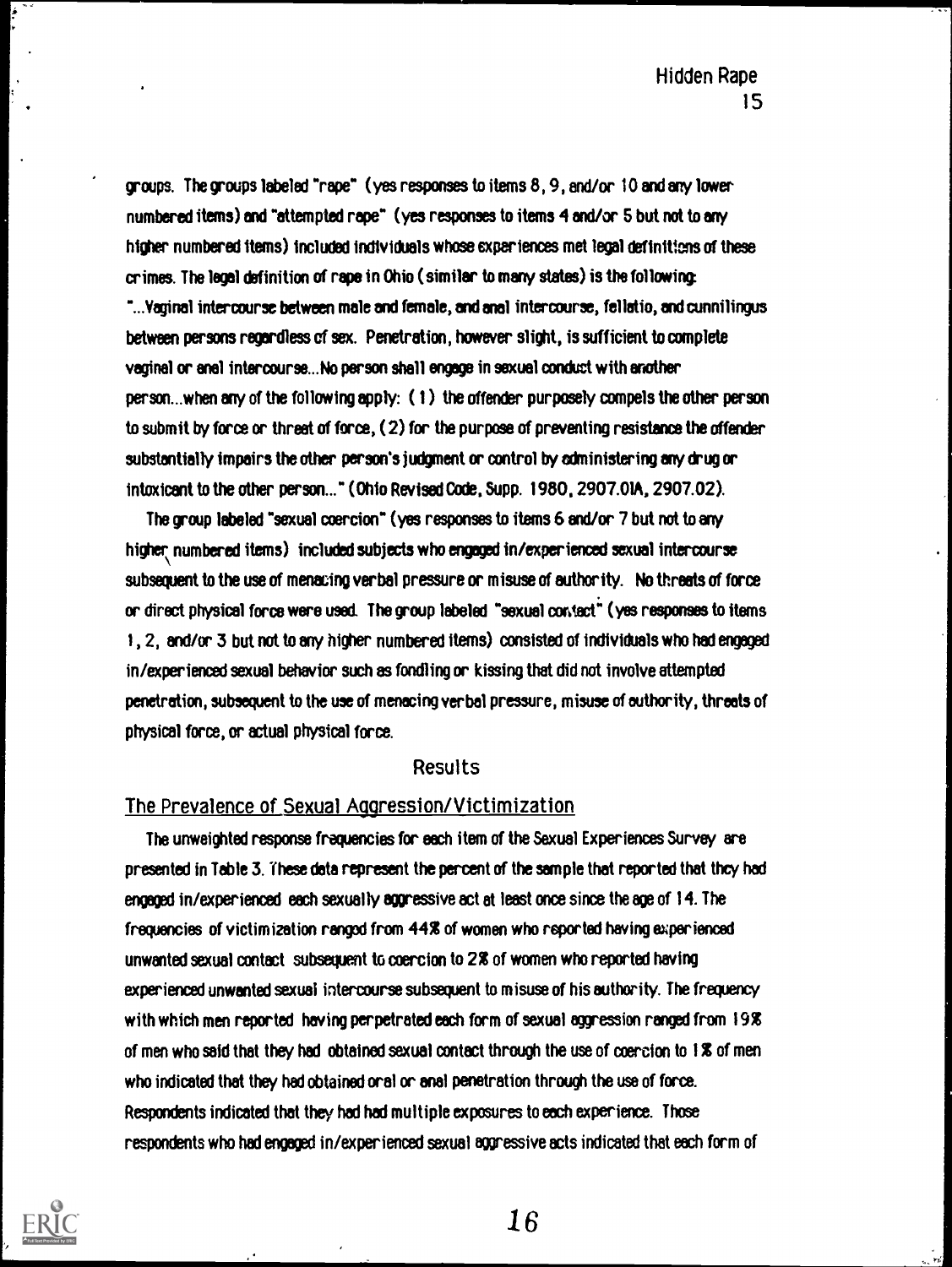$\sim 10^{-4}$ 

sexual aggression had occurred a mean of  $2.0 - 3.2$  times since age 14. The unweighted item response frequencies and the mean and standard deviation for the number of times a behavior was reported are contained in Table 3

> ----------------Insert Table 3 about here

The data on the individual sexually aggressive acts are difficult to interpret, however, because persons may have engaged in/experienced several different sexually aggressive acts. Thus, the sum of the percentages of people who report experience with the Individual acts exaggerates the total number of persons who have been sexually aggressive/victimized. Therefore, responses to the individual items were collapsed according to the categorical scoring system described earlier. In this system, en individual is counted only once and classified according to the highest degree of sexual victimization/ aggression they reported. Using weighted date to correct for regional disproportions, 46.3% of women respondents revealed no experiences whatsoever with sexual victimization while 53.7% of women respondents indicated some form of sexual victimization. The most serious sexual victimization ever experienced was sexual contact for 14.4% of the women; sexual coercion for 11 9% of women; attempted rape for12.1% of the women, and rape for 15.4% of the women. Weighted male data indicated that 74.8% of men had engaged in no forms of sexual aggression whereas 25.1Z of the men revealed involvement in some form of sexual aggression. The most extreme level of sexual aggression ever perpetrated was sexual contact for 10.2% of the men, sexual coercion for 7.2% of the men, attempted rape for 3.3% of the men and rape for 4.4% of the men. Weighted and unweighted prevalence rates for sexual aggression and victimization are found in Table 4. Comparison of the weighted and nonweighted data reveals that the effect of weighting was very small.

> ------------Insert Table 4 about here

> > ----------------

The relationship of prevalence rates to the control variables used to define the sample was also examined. No significant differences in the prevalence of sexual victimization were found according to the size of the city where the institution of higher education was located ( $X^2 = 5.55$ ,

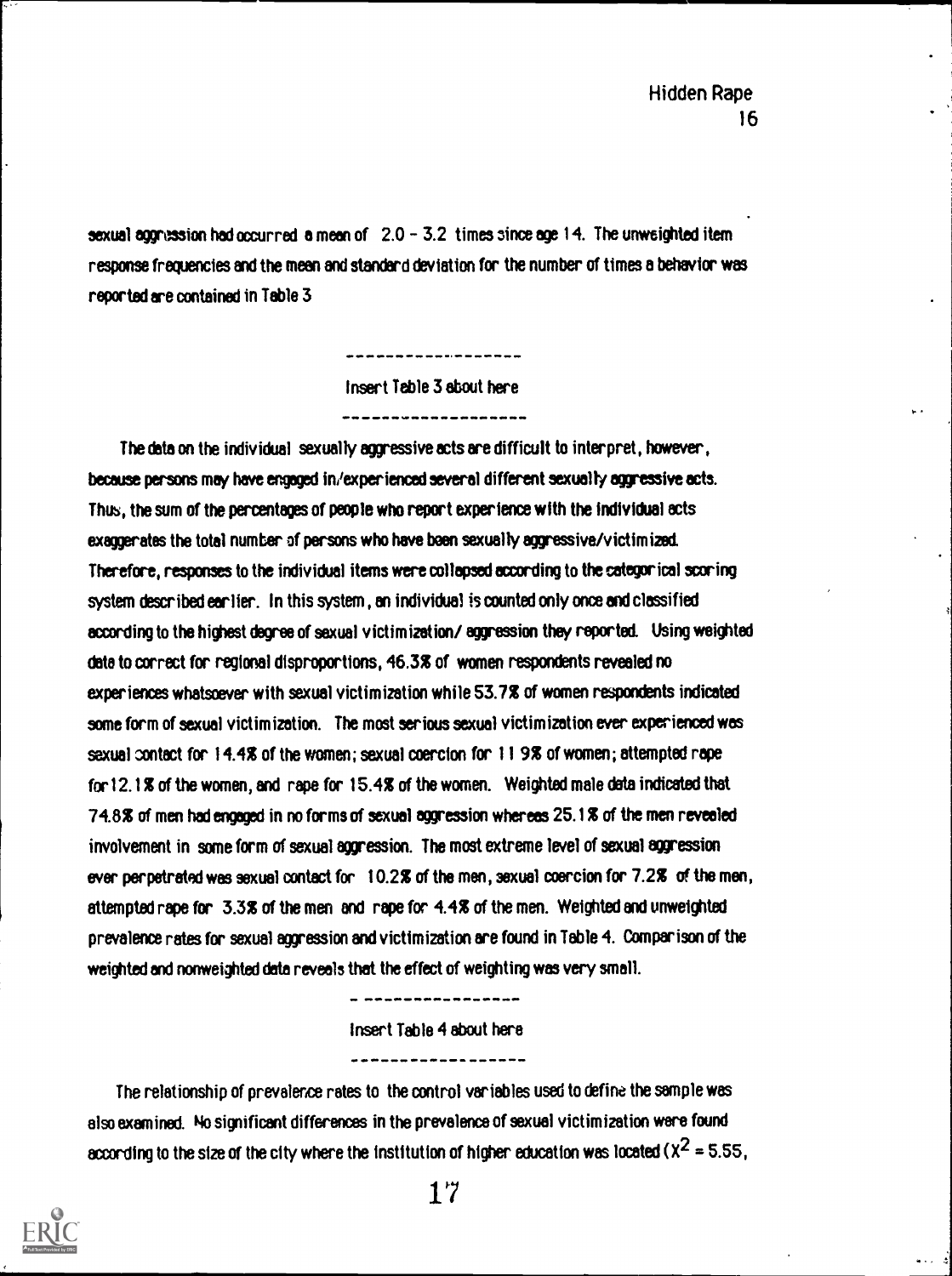$p=$  .697), the size of the institution ( $X^2 = 6.35$ ,  $p=$  .608), the type of institution ( $X^2 = 10.37$ ,  $p = .240$ ), or whether the minority enrollment of the institution was above or below the national mean ( $x^2$  = 4.03, p= .401). However, rates of sexual victimization did vary by region ( $x^2$  = 63.00, p= .001) and by the governance of the linstitution ( $X^2$  = 22.93, p = .003). The rate at which women reported rape was twice as high in private colleges ( 14%) and major universities (17%) as it was at religiously affiliated institutions (753). Reported victimization rates were higher in the Great Lakes(19%) and Plains States(19%) than in other regions.

The relationships between prevalence rates of sexual aggression and the control variables were nonsignificant for city size ( $X^2$ =6.41, <u>p</u>=.600), institution size ( $X^2$  = 3.76, <u>p</u>= .878), minority enrollment ( $X^2$  = 4.84, p= .303), governance ( $X^2$  = 13.66, p = .091), and type of institution  $(X^2 = 3.99, p = .858)$ . The only control variable that was related to the prevalence rate of sexual aggression was region of the country ( $X^2$  = 56.25, p= .001). The rate at which men admitted raping was twice as high in the Southeast (6%) as in the Plains States (3%) and three times as high as in the West (2%).

#### The Incidence of Sexual Aggression/Victimization

Even when consideration was limited to the previous year, some subjects reported multiple episodes of sexual aggression/victimization on the survey. Therefore, the incidence of sexual aggression/victimization was calculated two ways. First, the number of people who reported one or more episodes during the year was determined. Second, the total number of incidents that were reported during the year were calculsted. For example, intercourse through physical force was experienced by 63 women during the 12 months previous to the surv $c_2$ . These 63 women reported 98 incidents in which they were physically forced to have sexual intercourse. If the individual acts are collapsed into levels of sexual victimization, they reveal the following incidence rates for a one year period in a population of 3,187 women: 353 rapes, (207 victims), 533 attempted rapes (323 victims), 837 episodes of sexual coercion (366 victims), and 2,024 experiences of unwanted sexual contact (886 victims).

The use of physical force to obtain sexual intercourse against a woman's will during the previous 12 months was reported by 20 men. These men revealed 36 occasions on which they had used force to obtain sexual intercourse. If the individual acts are collapsed into levels of sexual aggression, the following incidence rates are obtained for a one year period in a population of 2,972 men: 187 rapes (96 perpetrators), 167 attempted rapes ( 105 perpetrators), 854

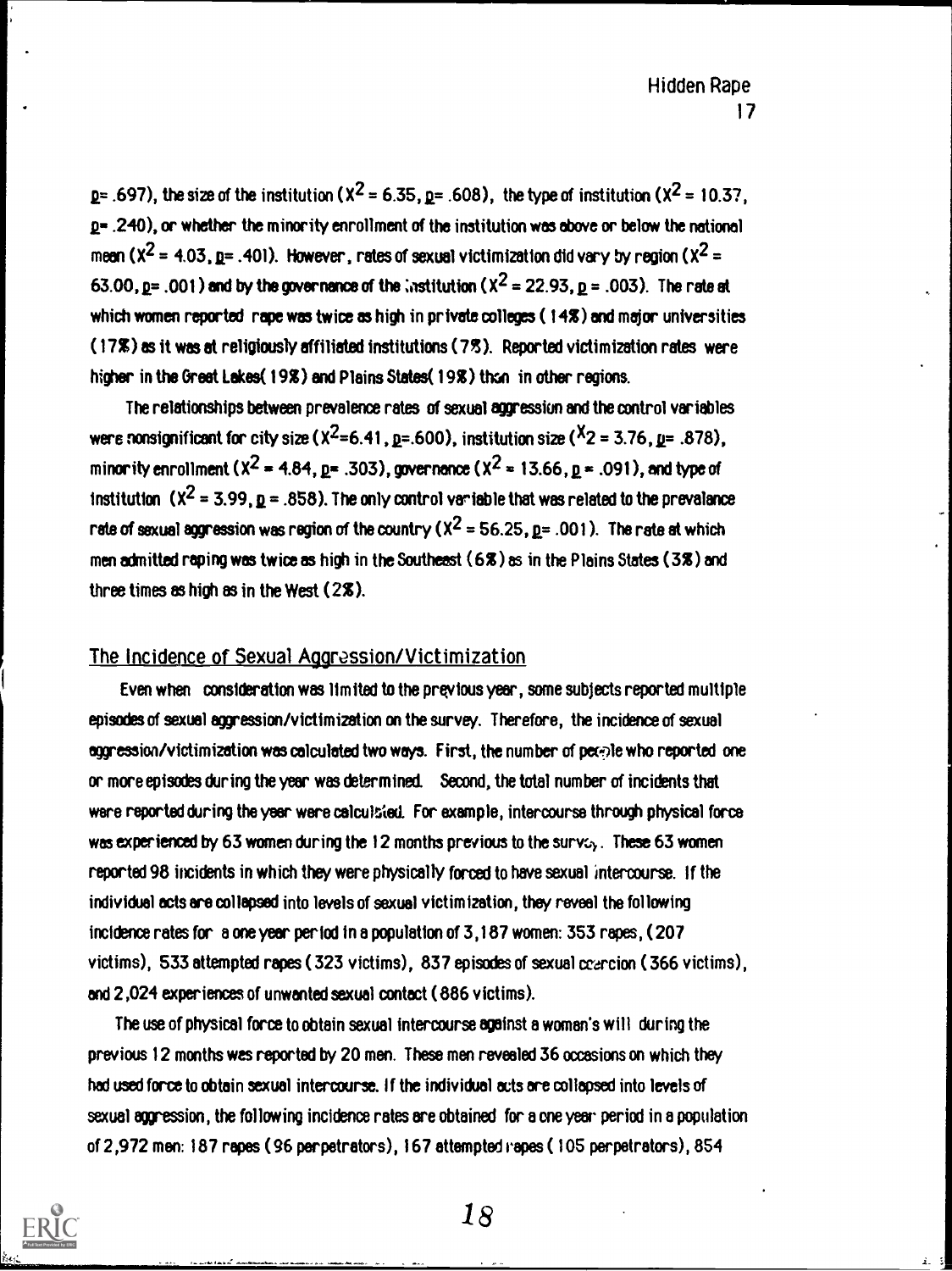episodes of unwanted sexual contact (374 perpetrstors), and 311 situations of sexual coercion  $(167 \mu$ erpetrators). These det a are presented in table 5.

Insert Table 5 about here

Victimization studies such as the NCS include estimates of the victimization rates per 1,000 individuals for each crime. The rate of rape during a six month period per 1,000 women aged 16-19 is 3.9 and aged 20-24 is 2.5 (BJS, 1984, p. 24). From the present data, victimization rates can be calculated. If all women among the 3,187 surveyed who reported during the previous year one or more individual sexual experiences which met legal definitions of rape and attempted rape are totaled, divided by two, and set to a base of 1,000; the victimization rate for the present population of women was 83/1,000 women. However, the FBI definition of rape ( i.e., forcible vaginal intercourse with a female against consent by force or threat of force including attempts) on which the NCS is based is narrower than the state laws (i.e., oral, anal, vaginal intercourse, or penetration by objects against consent through threat, force, and intentional incapacitation of the victim via drugs) on which the present study was based ( BJS, 1984). Therefore, the victimization rate was also calculated in conformance with the FBI definition. Using only those women who reported one or more individual sexual experiences that involved actual or attempted vaginal sexual intercourse through force or threat of force, a victimization rate of 38/1,000 was obtained.

"Perpetration" rates were also determined using the male de'ta. When all unwanted oral, anal, and vaginal intercourse attempts and completions were included in the calculations, a perpetration rate of 34/1000 was obtained. Use of the FBI definition resulted in a perpetration rate of 9 /1,000 college men during a 6 month period.

These rates represent minimum estimates because they treat as a single victimization any multiple occurrences during the year. In the NCS, multiple episodes ( i.e., "series victimizations") are counted separately if the victim is able to recall each episode in detail. The present data did not allow the differentiation of series and single victimizations.

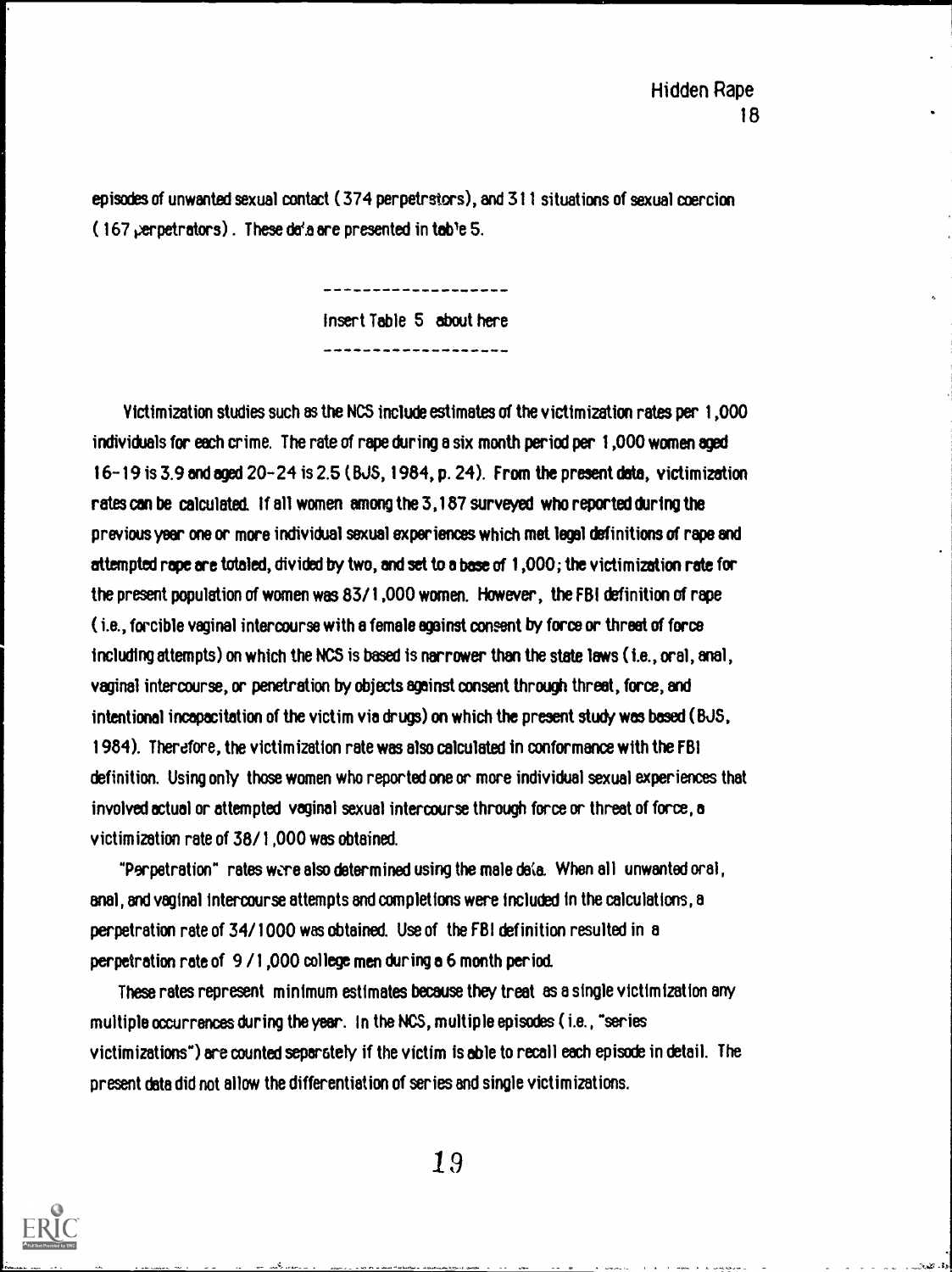$\frac{1}{2}$ 

#### Descriptive Characteristics of Hidden Rape Among College Students

To facilitate comparison with other'sources of victimization data, information was sought from the 477 women respondants who reported an experience that met legal definitions of rape. These respondents indicated that 95% of the rapes involved a single perpetrator acting alone. Approximately 84% of the perpetrators were an acquaintance; 57% were dating partners. At the time of the rape the women were a mean of 18.5 years old and 41% were virgins. Only 58% of the victims told anyone about the rape. While just 27% of the women viewed their experience as rape, en additional 16% viewed it as a crime other than rape. Nevertheless, only 5% reported their experience to the police. Fully 41% of raped women expect to experience a similar victimization again in the future

Information was also sought from the 131 male respondents who reported an act of sexual aggression that met legal definitions of rape. They reported that 84% of the rapes in which they participated involved one offender only. In 84% of the situations, the perpetrator was an acquaintance of the victim; 61% were dating partners. At the time of the rape the men were a mean of 18.5 years old and 12% were virgins. Only 46% of the men told anyone about the experience. Just a single man viewed his behavior as rape, while 84% of the men whose reported behavior met legal rape definitions stated that it definitely was not rape. In fact, 47% of the perpetrators expect to engage in a similar act of aggression again in the future.

#### **Discussion**

In the present study, behaviorally specific Items regarding rape and lesser degrees of sexual aggression/victimization were presented in a noncrime context to an approximately  $representative$  national sample of students in higher education. The results indicated that 15.4% of college women reported experiencing and 4.4% of college men reported perpetrating since the age of 14 an act that met strict legal definitions of rape. An additional 12.1% of women reported experiencing and 3.3% of college men reported perpetrating an act that met legs) definitions of attempted rape. Thus, a total of 27.5% of college women were victims of rape or attempted rape and 7.7% of college men have perpetrated these sexually aggressive acts. Virtually none of the rape victims or perpetrators had been Involved in the criminal justice system. Consequently, the experiences of these young people qualify as "hidden rape" which would not be reflected in official crime statistics such as the Uniform Crime Reports (e.g., FBI, 1985).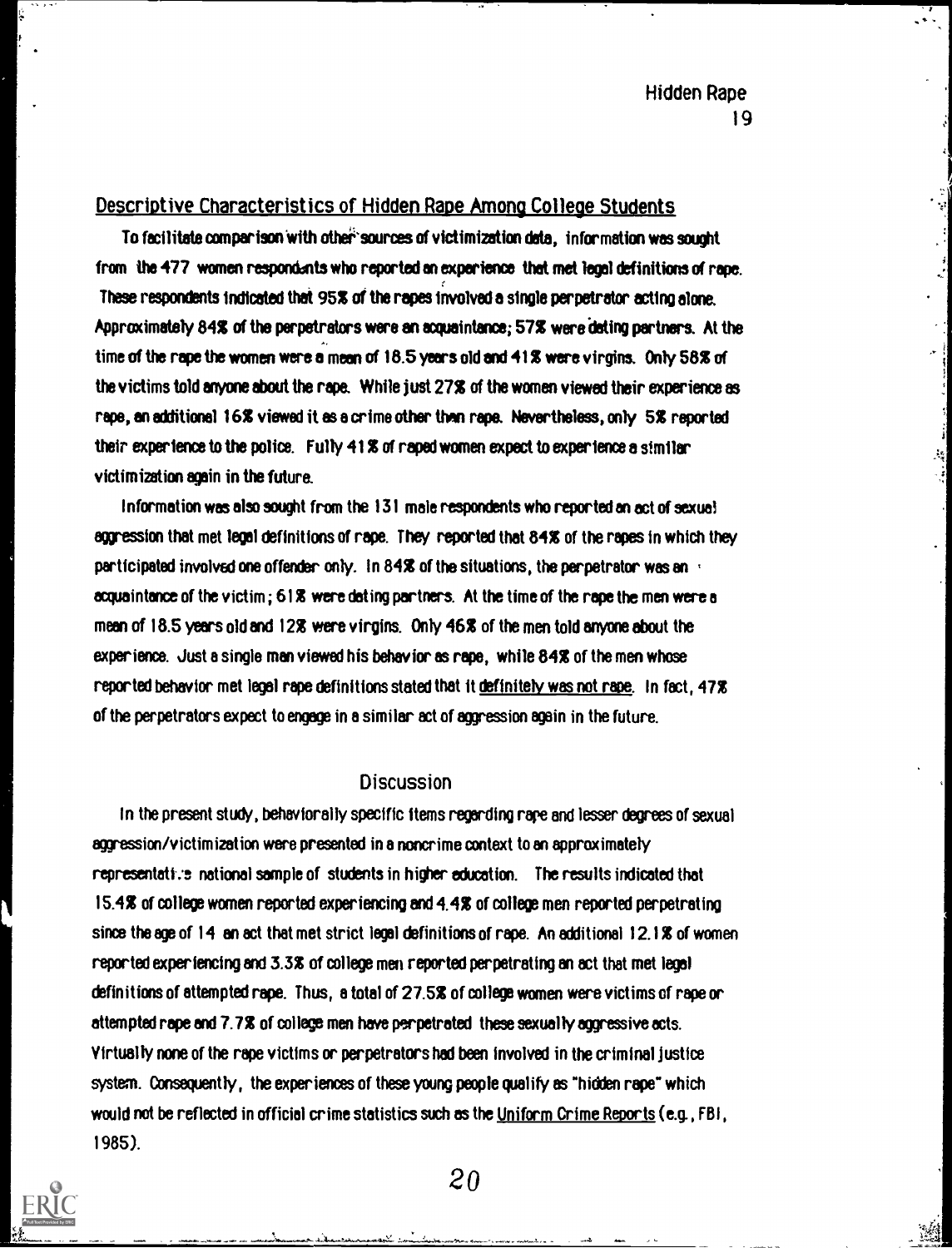A victimization rate for women of 38/1,000 was calculated This figure represented the number of women per thousand who experienced a rape during the previous six months that met the FBI definition. This rate is 10-15 times greeter then the estimated rape victimization rates that are based on the NCS (BJS, 1984) which are 3.9/1,000 for women aced 16-19 and 2.5/1,000 for women aged 20-24. This finding strongly suggests that studies such as the NCS fail to document the true scope of sexual victimization among young women. A corresponding "perpetration rate" of 9/1,000 college men was also reported This figure represented the number of men per thousand who admitted involvement during the previous six months in an act of rape that met the FBI definition. Evan men's rate of **admitting** to raping was  $2-3$  times greater than NCS estimates of the risk of rape for women between the ages of 16-24.

The characteristics of the rapes described by respondents in the present study differed from those summarized in official statistics. For example, NCS results have suggested that 65-75% of the rapes of women ages  $16-24$  involve strangers and  $27\%$  involve multiple offenders (BJS, 1984). In the present study, the vest majority of rapes involved close acquaintances or dates and relatively few involved multiple offenders. These findings suggest that acquaintance rapes, reported in high numbers in the present study, art. not being elicited by questions such as those used in the NCS that incorporate the words "rape" and "attack" and surround the questions with a context of violent crime.

The findings of the present study demonstrated that men do not admit enough sexual aggression to account for the number of victimization reported by women. Specifically, 54% of college women claimed to be sexually victimized but only 25% of college men admitted any degree of sexually aggressive behavior. The number of times that men admitted perpetrating each aggressive act was virtually identical to the Umber of times women reported experiencing each act. Thus, the results of the present study failed to support notions that a few extremely sexually active men could account for the victimization of a sizable number of women. Clearly, some of the victimizations reported by college women  $\,$  occurred in erritier years and were not perpetrated by the college men who were surveyed. In addition, some recent victimizations may have involved community members who were not attending college. Future research must determine whether these explanations can account for all of the sizable difference in rates. Whereas empirical evidence collected in the present study suggested that those sexual experiences which are revealed are true, it is possible that some relevant sexual experiences are not reported by men. Such withholding could be intentional, but it may also be found that men and

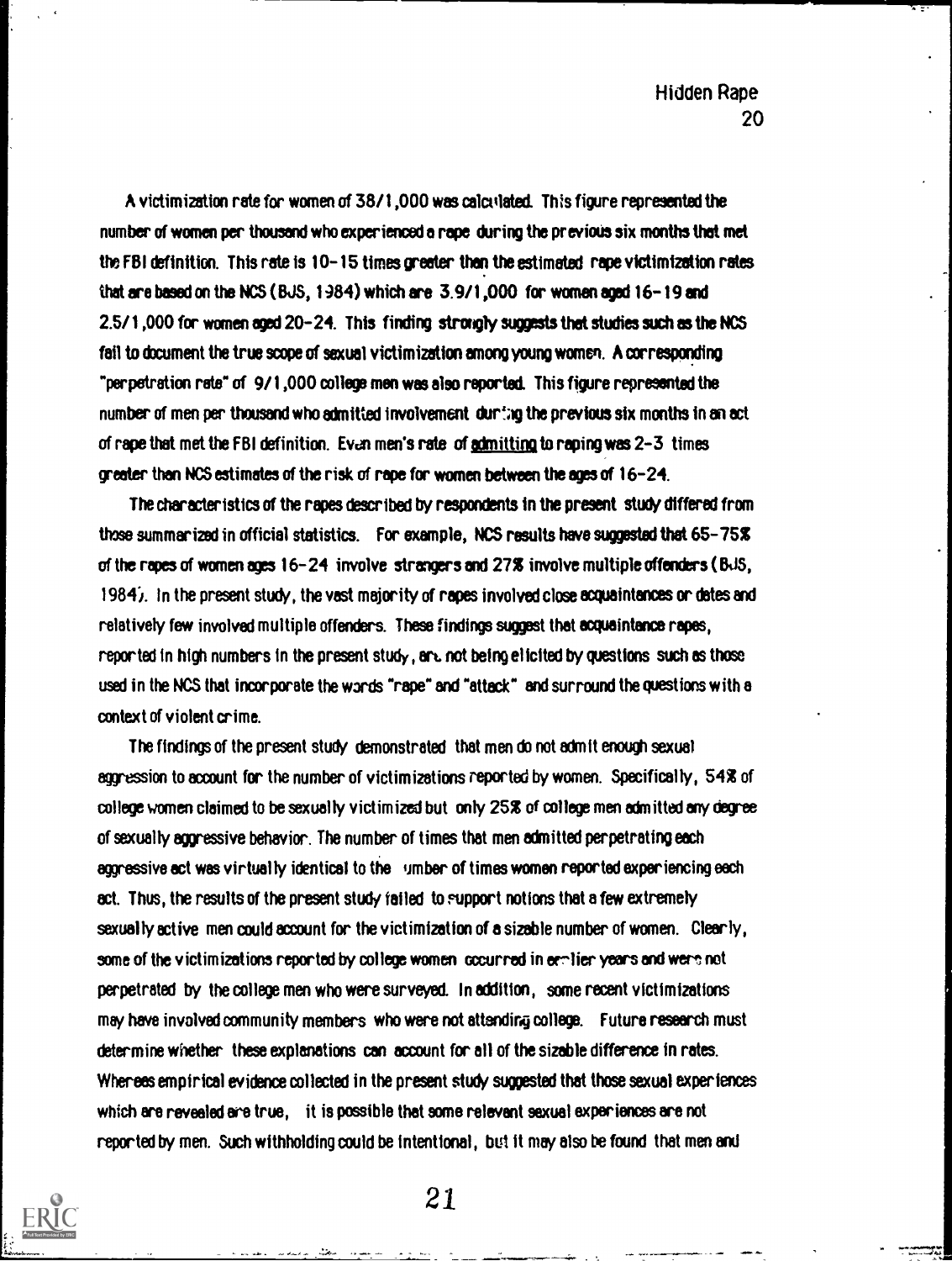women differ in their perception of the degree of force and coerciveness that was involved in particular sexual encounters.

A complex pattern of regional differences in the prevalence of sexual egression/ victimization was found. For example, wamen in the Plains states reported the highest rate of rape, but men in the Plains states admitted to raping less of than men in other regions. On the other hand, men in the southeast reported GIs hi, nest rate of raping whereas women ,n the southeast reported the lowest rate of rape victimization. The meaning of these results could not be fully interpreted on the basis of data analysed in the present study. Future analyses are planned of other data available on the sample including ethnicity, personality characteristics, and situational characteristics of the sexual efigressioa/victimization. It is possible that the scores on some or all of these variables will also differ regionally which will help explicate the variation in prevalence rates.

The results of the present study documented that few women reported their rape to police, few sought formal victim assistance services, and many told no one at all about their experience. The observation that so many victims did not rer.:iive assisterce services suggests that current outreach efforts are not very effective. Only future research can evaluate the extent to which these large numbers of untreated, hidden, and silant rape victims experienced traumatic aftereffects and recovered successfully. Most published research on rape victims utilized samples of rape victims recruited from rape crisis centers or police records. The general izability of existing research on rape impact end recovery to the much larger group of hidden victims cannot be assumed without futhur study.

The findings of the present study establish the existence of hidden rape and suggest the magnitude of the problem. They transform rape and lesser degrees of sexual violence from heinous but rare events into normative experiences in the lives of women. Recently, the editors of the <u>Morbidity and Mortality Weekly Report</u>, issued by the Centers for Disease Control in Atlanta, noted that there is an "... increasing awareness in the public health community that violence is a serious public health problem and that nonfatal interpersonal violence has far-reaching consequences in term  $\therefore$  morbidity and quality of life...(December 13, 1985, pp. 739).

The prevalence rates for sexual victimization/aggressinn were robust and did not vary extensively from large to small schools, across types of institutions, or among urban areas, medium sized cities, and rural areas. The ubiquity of sexuol aggression and victimization

22

 $\mathbf{r}$ 

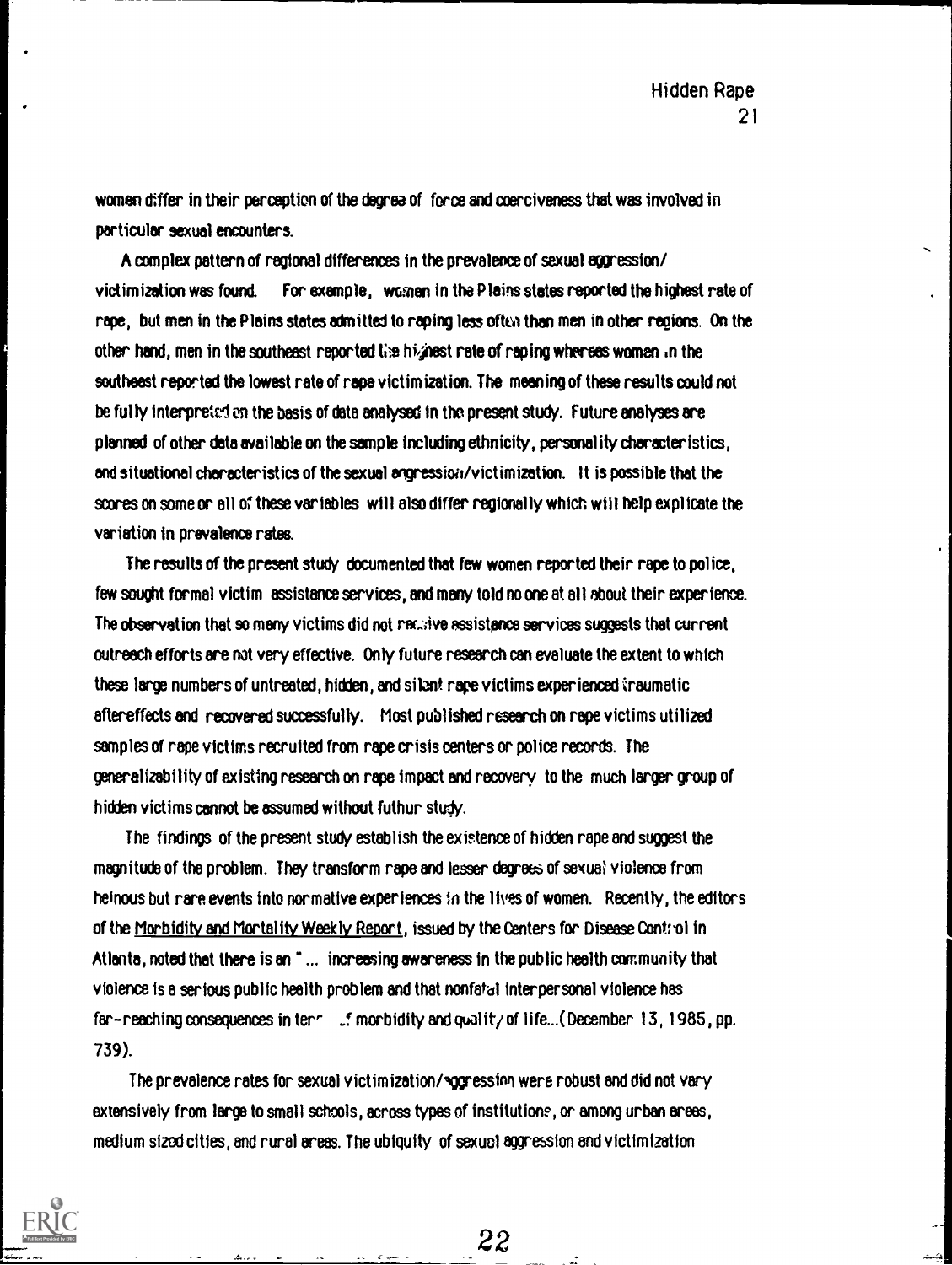supports Johnson's (1980) observation that, "It is difficult to believe that such widespread violence is the responsibility of a smell lunatic fringe of psychopathic men. That sexual violence is so pervasive supports the view that the locus of violence against women rests squarely in the middle of what our culture defines as "normal" interaction between men and women" ( p. 146). Future research must devote attention to the preconditions that foster sexual violence in our society. In addition, it has recently been suggested that, "Productive research and prevention efforts might be developed around another relatively new focus for public health- -the concentration on perpetrators of abusive behaviors, rather than the traditional concentration on victims" (Centers for Disease 0Ontrol , December 13, 1985, p. 740).

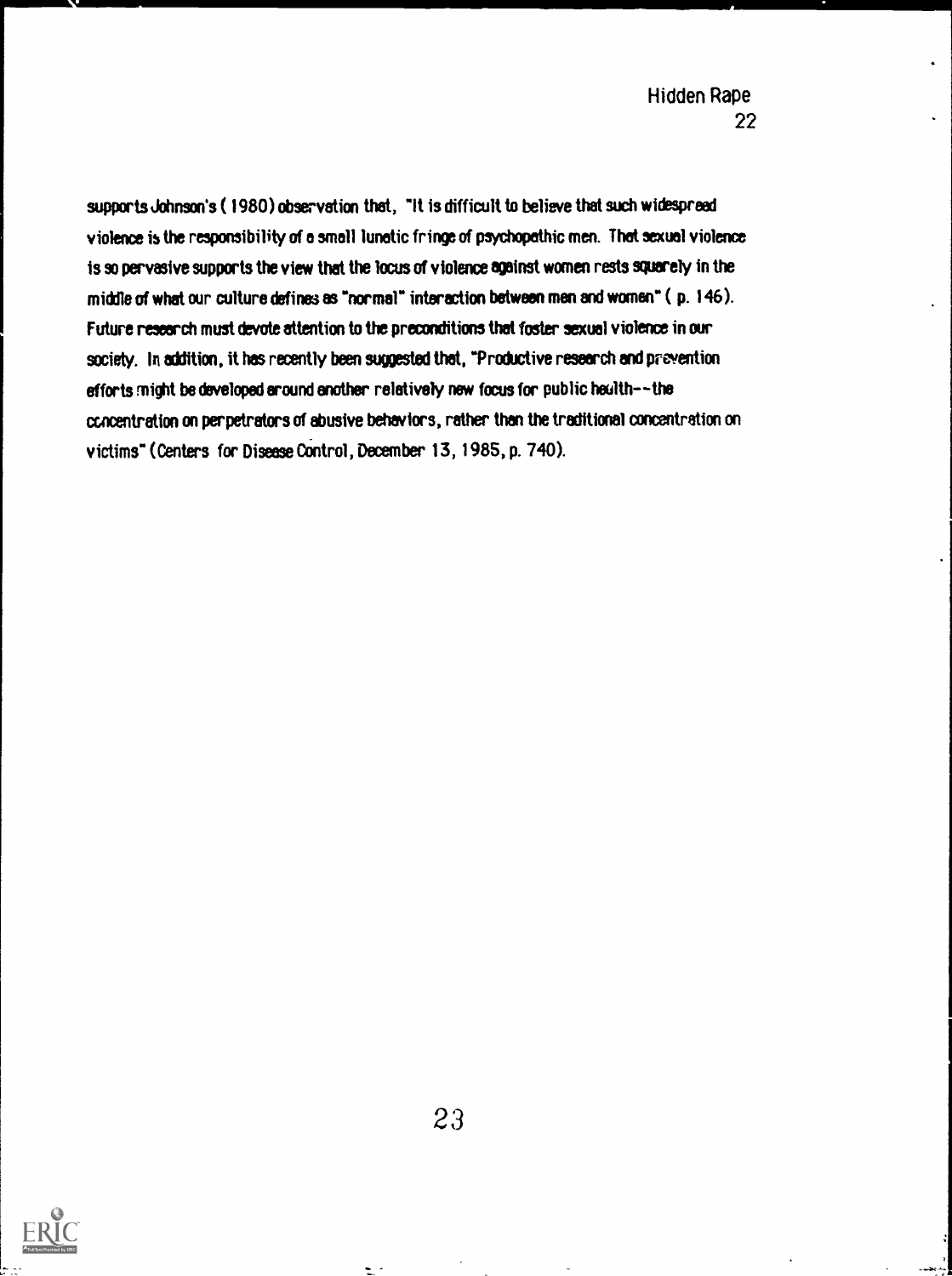#### References

- Ageton, S.S. (1983). Sexual assault among adolescents. Lexington, MA: Lexington Books.
- American Psychiatric Association. (1980). <u>Diagonstic and statistical manual of mental</u> disorders (3rd Ed.). Washington, DC: APA.
- Bureau of Justice Statistics. (1984). Criminal Victimization in the United States, 1982. Washington, DC: U.S. Department of Justice.
- Burkhart, B.R., & Stanton, A. (In press). Acquaintance rape. In O. Russell (Ed.), Violence and intimate relations. NY: Spectrum Books.
- Burt, M.R. (1980). Cultural myths and supports for rape. <u>Journal of Personality and Social</u>  $Ps$ ychology,  $38,217$ -230.
- Centers for Disease Control. (1985, December 13). Adolescent sex offenders--Vermont, 1984. Morbidity and Mortality Weekly Reoort.34 (49) 738-741. Atlanta, GA: U.S. Department of Health and Human Services.
- Clerk, L., & Lewis, D. (1977). Rape: The price of coercive sexuality. Toronto: The Women's Press.
- Feild, H.S. (1978). Attitudes toward rape: A comparative analysis of pollen, rapists, crisis courselors, and citizens. Journal of Personality and Social Psychology, 36,156-179.
- Federal Bureau of Investigation. (1982). Uniform Crime Reports. Washington, DC: U.S. Department of Justice.
- Federal Bureau of Investigation. (1985). Uniform Crime Reoorts. Washington, DC: U.S. Department of Justice.
- Johnson, AO. (1980). On the prevalence of rape in the United States. Signs: Journal of Women in Culture and Society,  $6, 136-146$ .
- Kanin, E.J. (1957). Male aggression in dating-courtship relations. American Journal of Sociology. 63,197-204.
- Kanin, E.J., & Parcel', S.R. (1977). Sexual aggression: A second look at the offended female. Archives of Sexual Behavior, 6,67-76.
- Katz, S., & Mazur, M.A. (1979). Understanding the race victim: A synthesis of research findings. NY: John Wiley.
- Kilpatrick, D.O., Veronen, L.J., & Best, C.L. (1984). Factors predicting psychological distress among rape victims. In C.R. Figley (Ed.) Trauma and its wake: The study and treatment of post-traumatic stress disorder (pp. 113-141). NY: Brunner/Mazel.

Kilpatrick, D.O., Best, C.L., Veronen, L.J., Amick, AE., Villeponteaux, LA, & Ruff, O.A. (1985). Mental health correlates of criminal victimization: A random community

Alban I

ملائقا با

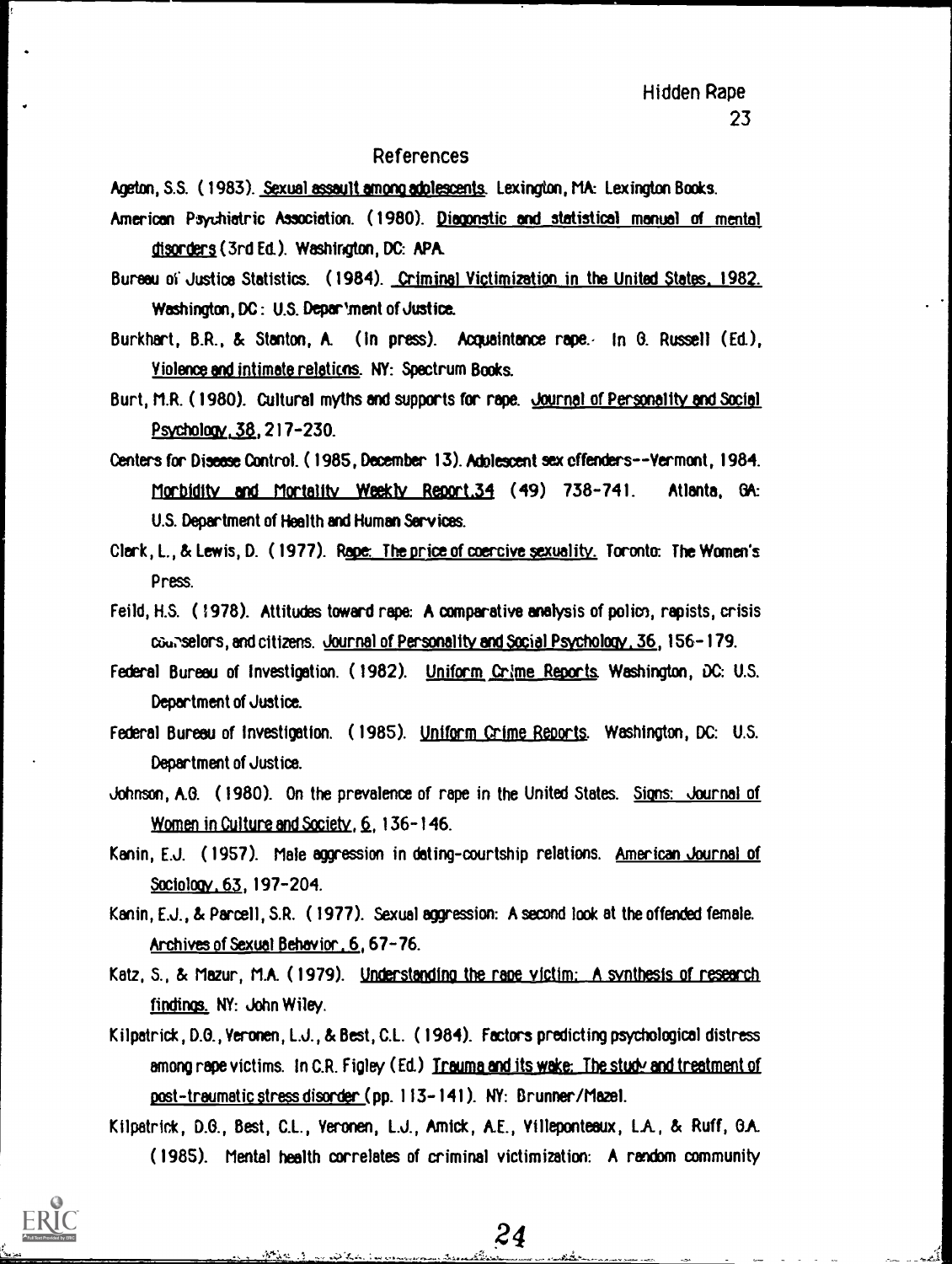survey. Journal of Consulting and Clinical Psychology, 53,866-873.

- Kirkpatrick, C., & Kanin, E.J. (1957). Male sexual aggression on a university campus. American Sociological Review, 22, 52-58.
- Koss, M.P. (1985). The hidden rape victim: Personality, attitudinal, and situational characteristics. Psychology of Women Quarterly. 9, 193-212.
- Koss, M.P., & Oros, C.J. (1982). Sexual Experiences Survey: A research instrument investigating sexual aggression and victimization. Journal of Consulting and Clinical, Psychology, EQ, 455-457.
- Koss, M.P., & Oidycz, C.A. (1985). Sexual Experiences Survey: Reliability and validity. Journal of Consultino and Clinical Psychology. 53,422-423.
- Koss, 1.P., Leonard, K.E. Beezley, DA, & Oros, C.J. (1985). Nonstranger sexual aggression: A discriminant analysis of the psychrilogicai characteristics of undetected offenders. Sex Roles, 12, 981-992.
- Law Enforcement Assistance Administration. (1974). Crimes and victims. A report on the Dayton-San Jose oilot survey of victimization. National Criminal Justice Information and Statistics Service.
- Law Enforcement Assistance Administration.( 1975). Criminal Victiminization surveys in 13. American cities. Washington, DC: U.S. Government Printing Office.
- Law Enforcement Assistance Administration. (1977). Goiminal victimization surveys in San Francisca A national crime survey report. Washington, DC: U.S. Government Printing Office.
- Office of Civil Rights. (1980). Fall enrollment and compliance report of institutions of higher education. U. S. Department of Education.
- Rapaport, K., & Burkhart, B.R. (1984). Personality and attitudinal characteristics of sexually coercive college males. Journal of Abnormal Psychology, 93, 216-221.
- Russell, D.E.H. (1984). Sexual exploitation: Rape, child sexual abuse, and workplace harassment. Beverly Hills, CA: Sage Publications.
- U.S. Bureau of Census. (1980, March). Current 000ulation reports 1980-1981. Washington, DC: U.S. Government Printing Office.
- U.S. Department of Comerce. (1985). Statistical Abstracts of the United States. Washintgon, DC: U.S. Government Printing Office.
- Weis, K., & Borges, S.S. (1973). Victimology and rape: The case of the legitimate victim. Issues in Criminology,  $8, 71-115$ .

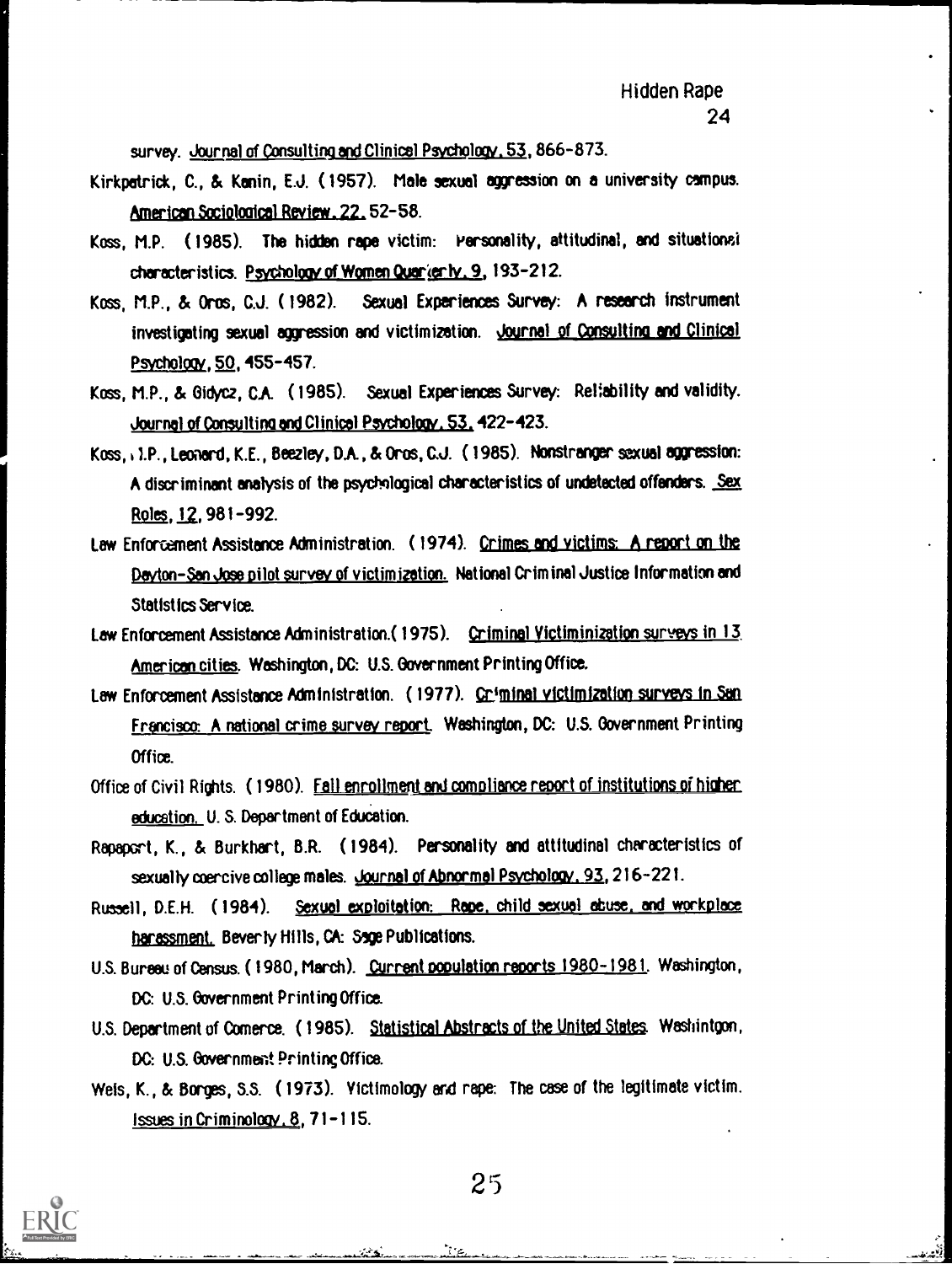1999年11月1日

and a Marian Con

 $\label{eq:3.1} \frac{\partial}{\partial t} \int_{\mathbb{R}^3} \left\langle \nabla \psi \right\rangle \left\langle \psi \right\rangle \left\langle \psi \right\rangle \left\langle \psi \right\rangle \left\langle \psi \right\rangle \left\langle \psi \right\rangle \left\langle \psi \right\rangle \left\langle \psi \right\rangle \left\langle \psi \right\rangle \left\langle \psi \right\rangle \left\langle \psi \right\rangle \left\langle \psi \right\rangle \left\langle \psi \right\rangle \left\langle \psi \right\rangle \left\langle \psi \right\rangle \left\langle \psi \right\rangle \left\langle \psi \right\rangle \left\langle \psi \right\rangle \left\langle \psi$ 

#### Authors' Notes

This research was supported by a grant to the first author from Antisocial and Criminal Behavior Branch of the Notional Institute of Mental Health, MH-31618.

To protect the anonymity of the institutions we cannot thank by name the people who mat the study possible through their support, time, and energy, but we express our deepest appreciation. The authors would also like to acknowledge Mary Harvey who stimulated development of the study; Ellen Sweet of the  $M_2$ . Foundation for Education and Communication who assisted in the administration of the project and lent prestige to the work by allowing the use of the <u>Ms.</u> identity on survey materials; Hugh Clark of Clark/Jones, Inc. who supervised the sampling procedures; and Ann Maney of NIMH who provided technical advice.

Requests for reprints and for copies of the questionnaire should be sent to Mary P. Koss, Department of Psychology, Kent State University, Kent, Ohio 44242.

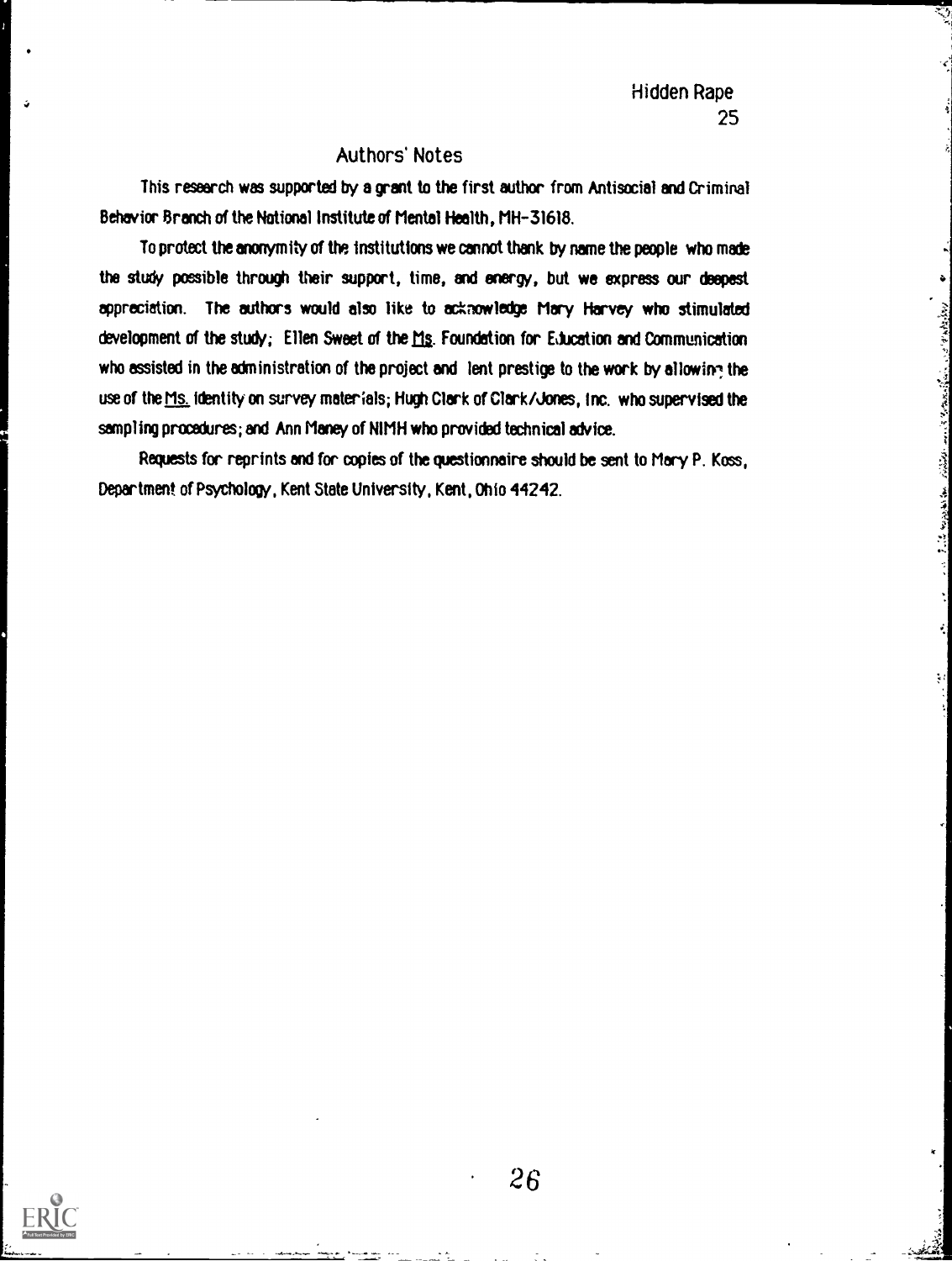$\mathcal{I}$ 

 $\pmb{\dagger}$ 

 $\overline{\phantom{a}}$ 

 $\epsilon$ 

### Table 1

### Descriptive Characteristics of Higher Education Institutions: United States and Present Sample

 $\ddot{\bullet}$ 

ন্দ্ৰনালয়ৰ এক কাইল দেৱ

| <b>i.</b> Location<br>Not in SMSA<br>643<br>32<br>$\mathbf{1}$           |                         |
|--------------------------------------------------------------------------|-------------------------|
|                                                                          |                         |
|                                                                          | 10                      |
| SMSA < 1,000,000<br>706<br>35<br>13                                      | $\bf{8}$                |
| 5MSA > 1,000,000<br>649<br>32<br>$\mathbf{11}$                           | 4                       |
| Region<br>II.                                                            |                         |
| New England<br>140<br>$\overline{\mathbf{3}}$<br>$\overline{\mathbf{7}}$ | $\mathbf{2}$            |
| Mideast<br>374<br>19<br>6                                                | 5                       |
| 5<br>Great Lakes<br>334<br>17                                            | $\overline{\mathbf{7}}$ |
| $\overline{\mathbf{3}}$<br>Plains<br>172<br>9                            | $\overline{3}$          |
| Southeast<br>8<br>442<br>22                                              | $\overline{\mathbf{z}}$ |
| Southwest<br>5<br>183<br>9                                               | $\overline{\mathbf{4}}$ |
| Rocky Mountain<br>$\overline{3}$<br>- 60<br>$\mathbf{I}$                 | $\mathbf{I}$            |
| 259<br>West<br>13<br>$\overline{\mathbf{4}}$                             | $\overline{\mathbf{3}}$ |
| III. Minority Tally                                                      |                         |
| Below mean<br>1451<br>73<br>25                                           | 23                      |
| Above mean<br>547<br>10<br>27                                            | 9                       |
| IV.<br>Governance                                                        |                         |
| Public<br>1307<br>65<br>23                                               | 23                      |
| Private<br>392<br>20<br>$\overline{\mathbf{7}}$                          | 7                       |
| <b>Religious</b><br>5<br>299<br>15                                       | $\overline{2}$          |
| V.<br>Type                                                               |                         |
| University<br>156<br>$8\phantom{1}$<br>$\overline{\mathbf{7}}$           | 16                      |
| Other 4 year<br>1013<br>51<br>15                                         | $\mathbf{1}$            |
| 2 year<br>829<br>41<br>13                                                | 5                       |
| VI.<br><b>Size</b>                                                       |                         |
| 1,000-2,499<br>843<br>42<br> 4                                           | 6                       |
| 2,500-9,999<br>820<br>41<br> 4                                           | 10                      |
| >9,999<br>335<br>$\overline{\mathbf{z}}$<br>17                           | 16                      |

砖

an din Kabupatén Kabupatén Jawa<br>Kabupatén Jawa Lindri

ا المنابع.<br>المنابع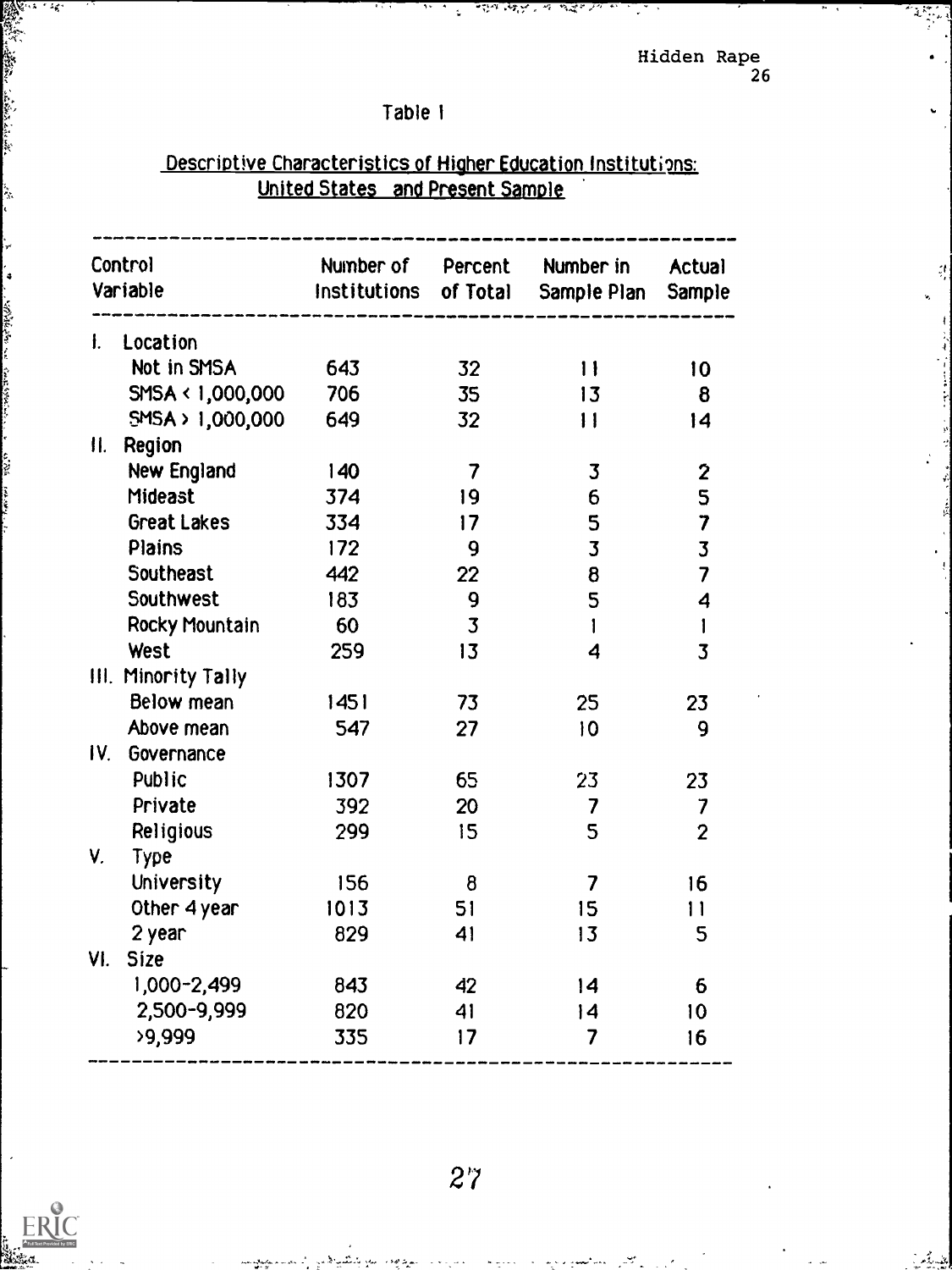| Population                           |                      |                                                                                        |  |  |  |  |  |  |
|--------------------------------------|----------------------|----------------------------------------------------------------------------------------|--|--|--|--|--|--|
| Control Variable                     | 1984-1985<br>Percent | Present Sample U.S. Higher Education Enrollment<br>1980-1983 <sup>1,2</sup><br>Percent |  |  |  |  |  |  |
| I. Location                          |                      |                                                                                        |  |  |  |  |  |  |
| Not in SMSA                          | 31.0                 | 32.0                                                                                   |  |  |  |  |  |  |
| SMSA < 1,000,000                     | 25.0                 | 21.0                                                                                   |  |  |  |  |  |  |
| SMSA > 1,000,000                     | 44.0                 | 47.0                                                                                   |  |  |  |  |  |  |
| <b>II.</b> Ethnicity                 |                      |                                                                                        |  |  |  |  |  |  |
| White                                | 86.0                 | 82.4                                                                                   |  |  |  |  |  |  |
| <b>Black</b>                         | 7.4                  | 9.6                                                                                    |  |  |  |  |  |  |
| Hispanic                             | 3.4                  | 4.4                                                                                    |  |  |  |  |  |  |
| Asian                                | 2.8                  | 2.7                                                                                    |  |  |  |  |  |  |
| Native American                      | $\cdot$ .7           | $\cdot$ 7                                                                              |  |  |  |  |  |  |
| III. Income                          |                      |                                                                                        |  |  |  |  |  |  |
| $$0-15,000$                          | 13.4                 | 16.7                                                                                   |  |  |  |  |  |  |
| $$15,000-25,000$                     | 17.2                 | 16.2                                                                                   |  |  |  |  |  |  |
| \$25,000-35,000                      | 22.5                 | 19.8                                                                                   |  |  |  |  |  |  |
| $>$ \$35,000                         | 45.7                 | 46.3                                                                                   |  |  |  |  |  |  |
| IV. Region by Number of Institutions |                      |                                                                                        |  |  |  |  |  |  |
| New England                          | 6.2                  | 7.7                                                                                    |  |  |  |  |  |  |
| Mideast                              | 15.6                 | 19.4                                                                                   |  |  |  |  |  |  |
| Great Lakes                          | 21.9                 | 15.9                                                                                   |  |  |  |  |  |  |
| Plains                               | 9.4                  | 10.2                                                                                   |  |  |  |  |  |  |
| Southeast                            | 21.9                 | 22.7                                                                                   |  |  |  |  |  |  |
| Southwest                            | 12.5                 | 7.5                                                                                    |  |  |  |  |  |  |
| Rocky Mountain                       | 3.1                  | 2.8                                                                                    |  |  |  |  |  |  |
| West                                 | 9.4                  | 12.1                                                                                   |  |  |  |  |  |  |
| V. Region by Percent of Enrollment   |                      |                                                                                        |  |  |  |  |  |  |
| New England                          | 12.7                 | 6.3                                                                                    |  |  |  |  |  |  |
| Mideast                              | 12.4                 | 18.0                                                                                   |  |  |  |  |  |  |
| Great Lakes                          | 17.6                 | 18.3                                                                                   |  |  |  |  |  |  |
| Plains                               | 9.4                  | 7.4                                                                                    |  |  |  |  |  |  |
| Southeast                            | 16.8                 | 18.8                                                                                   |  |  |  |  |  |  |
| Southwest                            | 20.6                 | 9.8                                                                                    |  |  |  |  |  |  |
| Rocky Mountain                       | 4.4                  | 4.0                                                                                    |  |  |  |  |  |  |
| West                                 | 6.0                  | 18.3                                                                                   |  |  |  |  |  |  |

 $\sqrt{2}$ 

 $\ddot{\cdot}$ 

 $\mathcal{L}$ ۰,

ī,

**RANGER** 

<u>RIC</u> d by ERIC

ر<br>زمان

Ξ,

Araman person

कुल<br>हैं पु

 $2.05$ , Department of Coucation, 1980.1. usia for Fegion and Ideation).<br>2.U.S. Department of Commerce, 1985.1. ethnicity booed on data from,1982 ; income booed on dote  $28$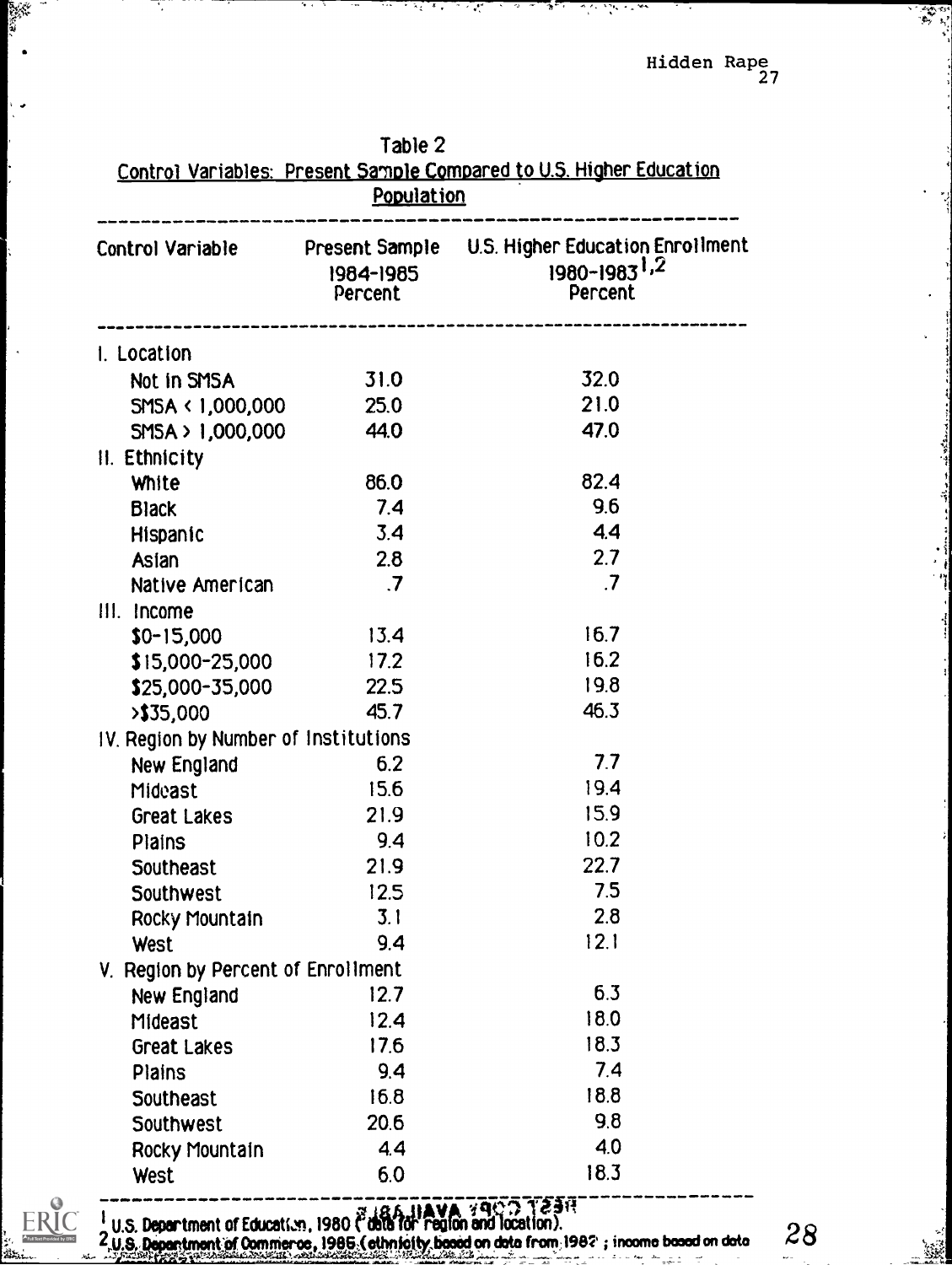:,

### Table 3

 $\mathbf{r}$ 

## Specific Acts of Sexual Aggression and Victimization:

### Prevalence Since Age 14

|           | SEXUAL BEHAVIOR                                                                                                                                                                                                                                            | <b>WOMEN</b>   |     |     | <b>MEN</b>     |                                             |          |
|-----------|------------------------------------------------------------------------------------------------------------------------------------------------------------------------------------------------------------------------------------------------------------|----------------|-----|-----|----------------|---------------------------------------------|----------|
|           |                                                                                                                                                                                                                                                            |                |     |     |                | <b>X</b> Yes M Times S.D. X Yes M Times S.D |          |
| L.        | How you given in to see play ( fording, kissing, or potting, but not intercourse) when you<br>didn't want to become YPP ware overwholesed by 4 men's continued arguments and<br>preserv?                                                                   | 44             | 3.2 | 1.5 | 19             | 2.9                                         | 1.5      |
|           | 2. Here you had set play (fording, klasing, or potting but not intercourse) when you<br>didn't want to become a man weed his profilen of author thy (been, loadear, comp<br>consider, supervisor) to make you?                                             | 5              | 2.7 | 1.7 | 1              | 2.5                                         | 1.5      |
|           | 3. How you had sex play ( finalling, klosing, or polling) when you didn't work to because<br>a men throatened or used some digree of physical force (twisting your erm, helding you<br>don, dc.77                                                          | 13             | 2.1 | 1.5 | $\overline{2}$ | 2.3                                         | <u>េ</u> |
|           | 4. How you had a man attampt sexual intercourse (got on top of you, attampt to insert. his<br>ponts) when you didn't work to by threatening or using some degree of ferce<br>(tristing year orm, helding you down, etc.) but intercent as DID HOT eccur?   | 15             | 2.0 | 1.4 | $\overline{2}$ | 2.0                                         | 1.2      |
|           | 5. Herryeu had a men allampt sensal intercourse (got an top of you, allompt to insert his<br>sena) with you by giving you alcehol or drugs, but intercourse DID NOT eccur?                                                                                 | 12             | 2.0 | 1.4 | 5              | 2.2                                         | 1.4      |
|           | 6. Here you given in to secuel intercourse when you didn't want to because you were<br>everyhelesd by a men's continuel engiments and pressure?                                                                                                            | 25             | 2.9 | 1.6 | 10             | 2.4                                         | 1.4      |
|           | 7. Here you had served intercourse when you didn't wont to because a men used it.<br>scettlen of authority (fices, leacher, comp counselor, supervisor) to make you?                                                                                       | $\overline{2}$ | 2.5 | 1.7 | $\mathbf{1}$   | 2.0                                         | 1.4      |
| $\bullet$ | How you had secual intercourse when you didn't went to because a man-gove<br>yeu sloshol er drugs?                                                                                                                                                         | 8              | 2.2 | 1.5 | 4              | 2.5                                         | 1.5      |
|           | 9 Here you had sexual intercourse when you didn't went to because a men threelened or<br>used some degree of physical force ( twisting your arm, holding you down, etc.) to make<br>yar?                                                                   | 9              | 2.2 | 1.5 | Ŧ              | 2.3                                         | 1.5      |
|           | 10 Hove you had sex acts (anal on avail intercourse on penstration by objects other<br>then the penile) when you didn't work to because a man threatened or used some degree of<br>physical force (twisting your arm, helding you down, etc.) to make you? | 6              | 2.2 | 1.6 | 1              | 2.5                                         | 1.5      |



n.

# BEST COPY AVAILABLE

14R, the company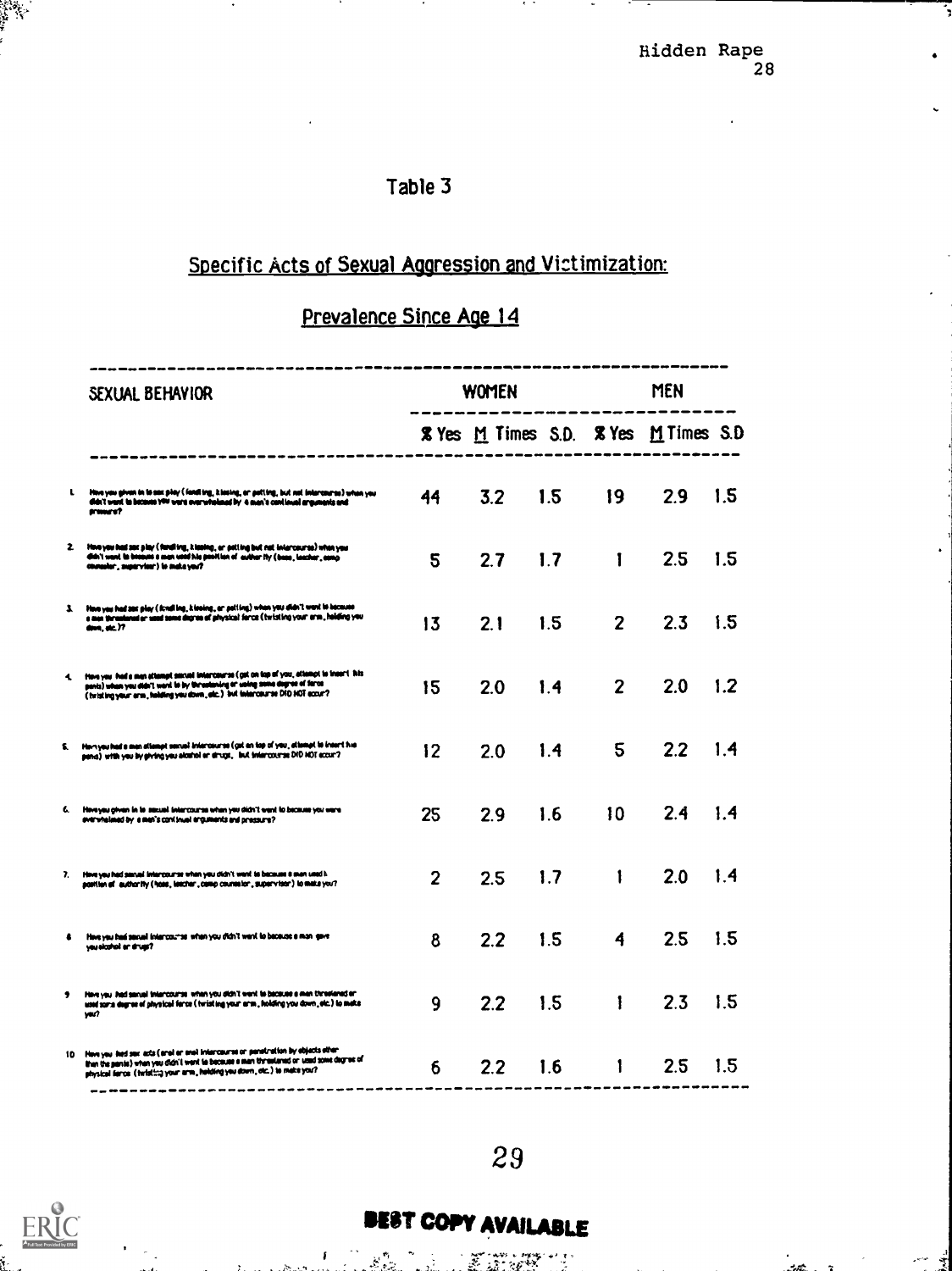HW.

est.

المجان المستخدم المعاني الأمر<br>المجان في الاستخدام المقابل المستخدم المستخدم المستخدم

## Table 4

## Prevalence of Sexual Aggression and Victimization:

## Weighted and Unweighted Rates

| SEXUAL AGGRESSION/VICTIMIZATION        |                   | <b>WOMEN</b><br>$N = 3187$ | <b>MEN</b><br>$N = 2972$<br><b>Percent Reporting</b> |                   |  |
|----------------------------------------|-------------------|----------------------------|------------------------------------------------------|-------------------|--|
| HIGHEST LEVEL REPORTED                 | Percent Reporting |                            |                                                      |                   |  |
|                                        | Weighted          | <b>Unweighted</b>          | Weighted                                             | <b>Unweighted</b> |  |
| No Sexual Aggression/<br>Victimization | 46.3              | 45.6                       | 74.8                                                 | 75.6              |  |
| Sexual Contact                         | 14.4              | 14.9                       | 10.2                                                 | 9.8               |  |
| Sexual Coercion                        | 11.9              | 11.6                       | 7.2                                                  | 6.9               |  |
| Attempted Rape                         | 12.1              | 12.1                       | 3.3                                                  | 3.2               |  |
| Rape                                   | 15.4              | 15.8                       | 4.4                                                  | 4.6               |  |
|                                        |                   |                            |                                                      |                   |  |



P